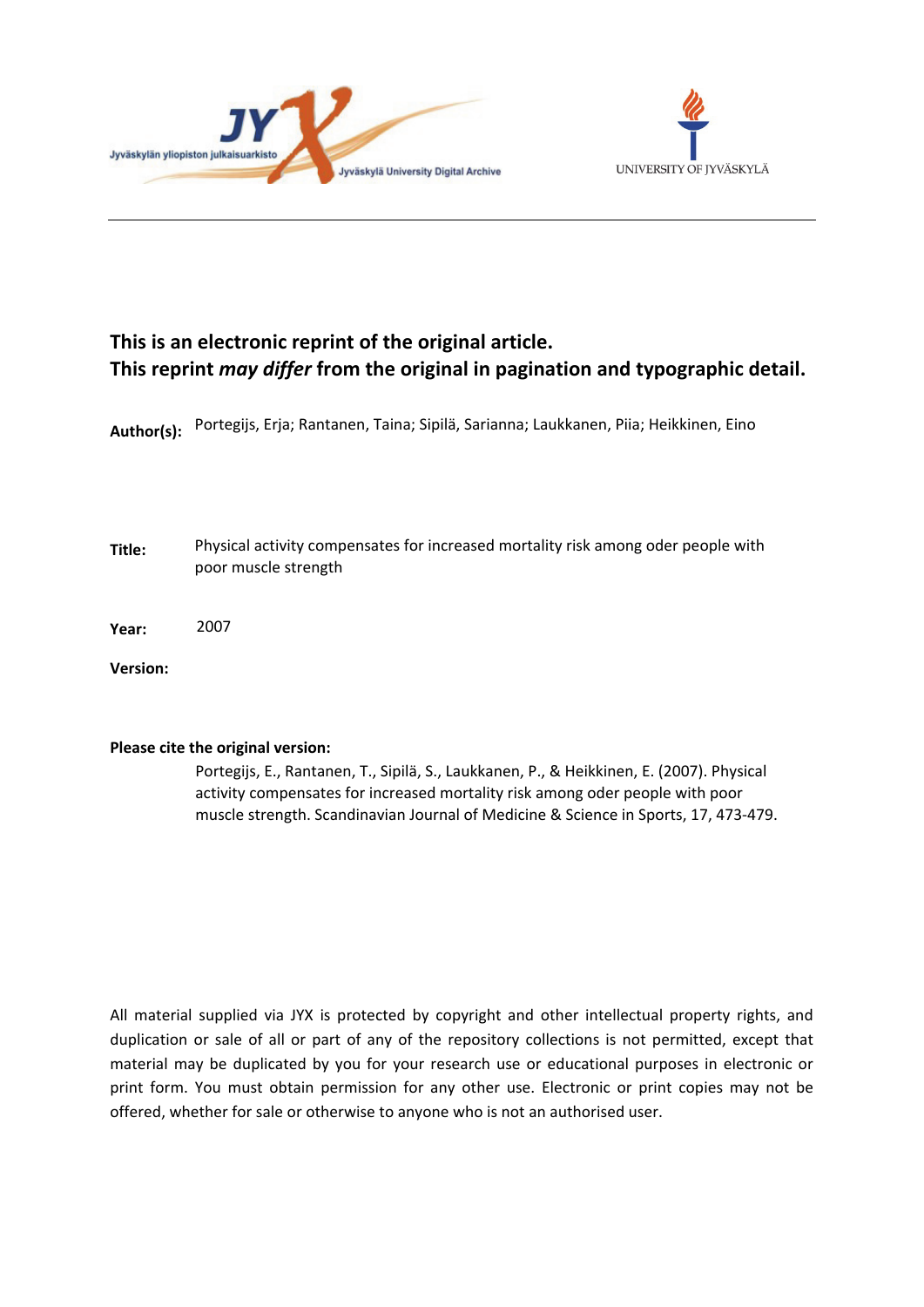Scandinavian Journal of Medicine and Science in Sports 2007;17:473-479.

DOI: 10.1111/j.1600-0838.2006.00606.x

**Physical activity compensates for increased mortality risk among older people with poor muscle strength**

Erja Portegijs \*#, Taina Rantanen \*#, Sarianna Sipilä \*#, Pia Laukkanen <sup>§</sup>, Eino Heikkinen <sup>#</sup>

\* Department of Health Sciences, University of Jyväskylä, Jyväskylä Finland

# Finnish Center for Interdisciplinary Gerontology, University of Jyväskylä, Jyväskylä, Finland

§ Health Center of the City of Jyvaskyla, Jyvaskyla, Finland

Short running head-line: physical activity, strength and mortality

Corresponding author: Erja Portegijs Department of Health Sciences Finnish Center for Interdisciplinary Gerontology University of Jyväskylä PO. 35 (viv), FI-40014 Jyväskylä Finland Phone: + 358 14 260 2175, Fax: + 358 14 260 4600 E-mail: erja.portegijs@sport.jyu.fi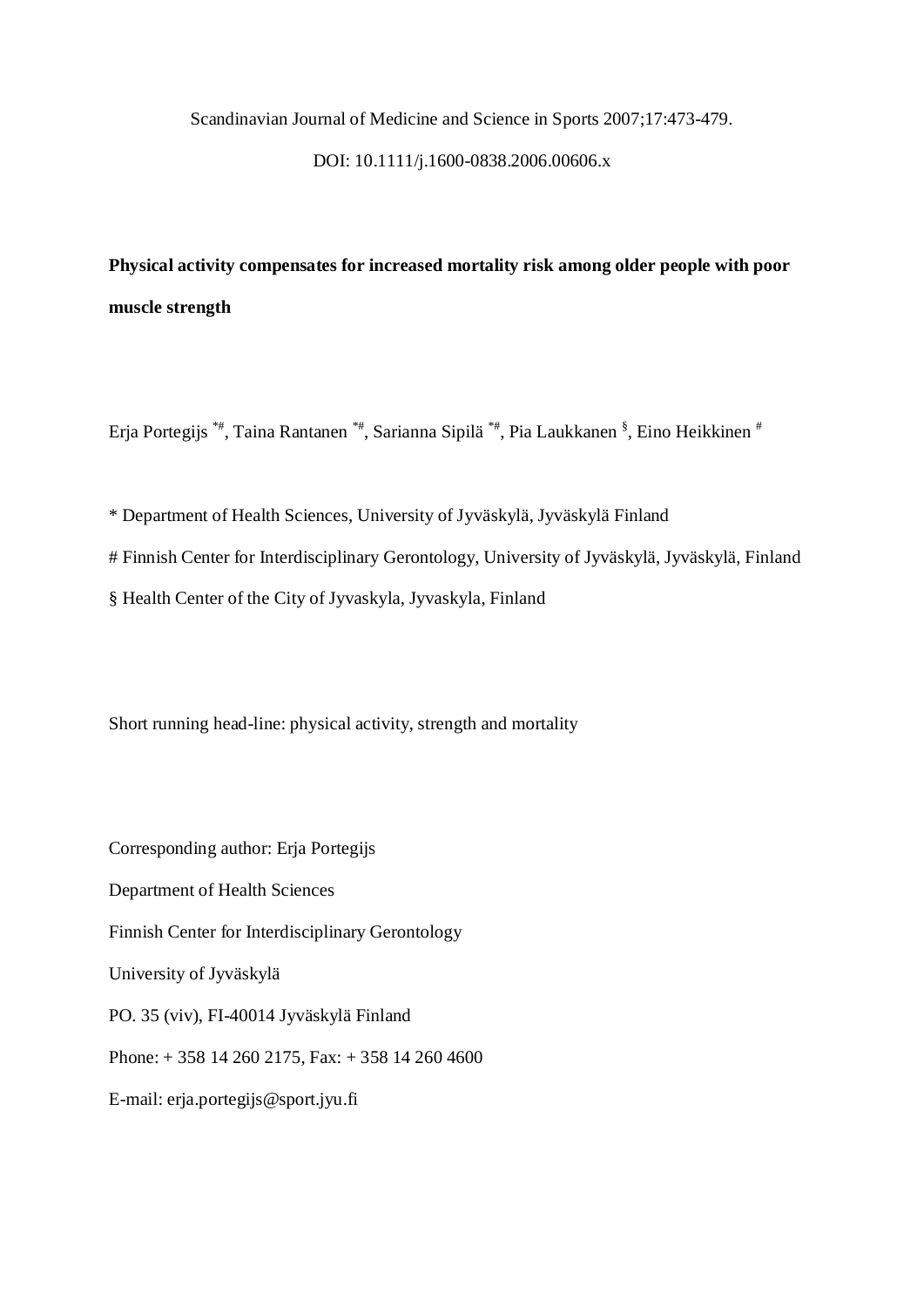## **Abstract**

The aim of the study was to determine whether habitual physical activity can compensate for the increased mortality risk among older people with poor muscle strength. Mortality was followedup for 10 years after laboratory examination in 558 community-dwelling 75- and 80-year-old men and women. Maximal isometric strength of 5 muscle groups was measured and tertile cutoff points were used to categorize participants. Participants, who reported moderate physical activity for at least 4 hours a week, were categorized as physically active and the others as sedentary. High muscle strength and physical activity both protected from mortality, but their effect was not additive. Within each muscle strength tertile, physically active people had a lower mortality risk than sedentary people, the effect being most pronounced among those with lower strength in all muscle groups. A high level of physical activity may thus compensate for the increased mortality associated with low muscle strength.

Keywords: physical exercise, sedentary, muscle force, survival, aged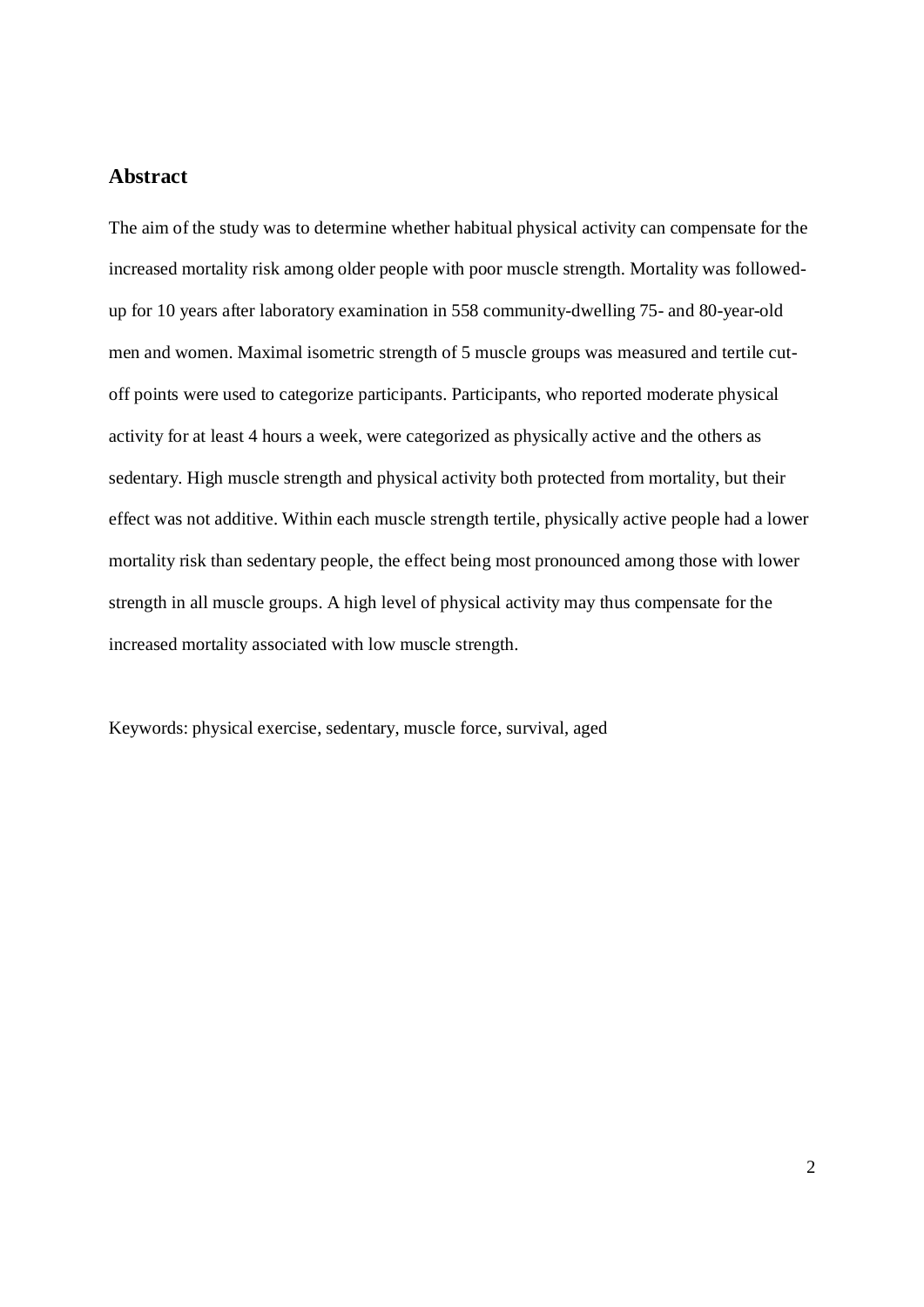## **Introduction**

With increasing age physical function declines and a sedentary lifestyle becomes more prevalent (DiPietro 2001). Physical activity may help to counteract the age-related decline in or improve muscle, cardio-vascular, respiratory and metabolic function. Additionally, physical activity may inhibit the onset of certain diseases as well as improve health and function among people with diseases, disabilities or depressive symptoms (e.g. reviewed by the American College of Sports Medicine, 1998; Bean et al., 2004; Taylor et al., 2004). Consequently, longitudinal studies have demonstrated that high physical activity is protective for all-cause mortality (e.g. reviewed by Lee & Skerrett, 2001) and mortality from major chronic diseases such as cardiovascular disease (Kaplan et al., 1996; Kushi et al., 1997; Bijnen et al., 1998; Greg et al., 2003), respiratory disease (Kushi et al., 1997), and cancer (Greg et al., 2003).

Though sedentary lifestyle and poor muscle strength often coexist, they do not correlate fully (Rantanen et al. 1997). Some people with good muscle strength may be quite sedentary, while some people with low strength are physically quite active. Multiple factors underlying the individual differences in strength, including genetic factors (Tiainen et al., 2004), are a potential explanation for this. Previous longitudinal analyses have shown that the association of strength and all-cause mortality persisted even after adjustment for multiple factors potentially explaining the association, such as age, presence of chronic conditions, inflammation, nutritional status and depressive symptoms (e.g. Rantanen et al., 2003). Therefore it is possible that strength may be a constitutional marker of vulnerability to adverse health events, such as disease, disability, falls and injury, or poor recovery from these conditions, thus also increasing mortality risk.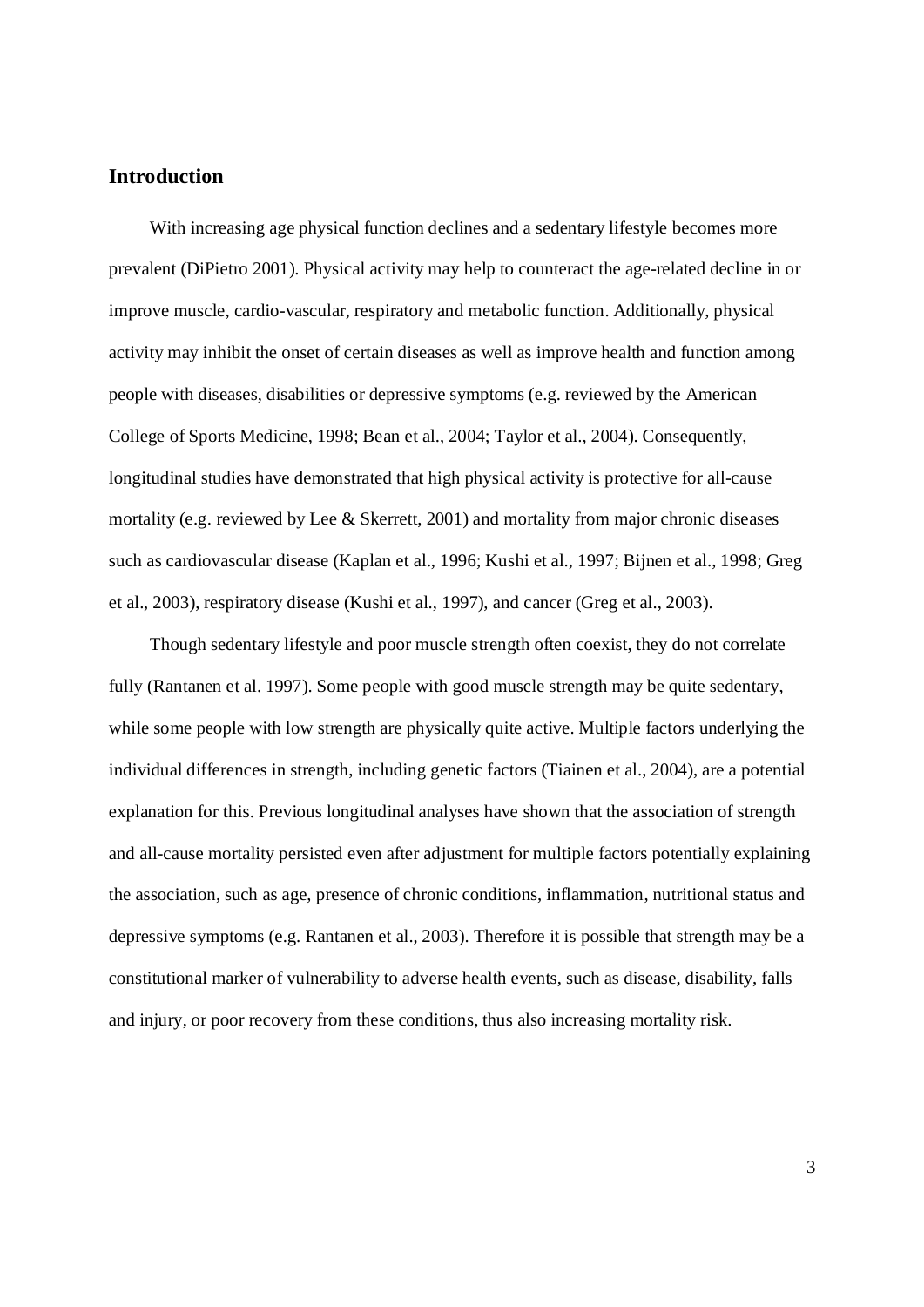The aim of the study was to examine the combined effects of physical activity and muscle strength on all-cause mortality. The analyses were carried out to better understand whether physical activity may modify the risk of mortality among people with different levels of strength.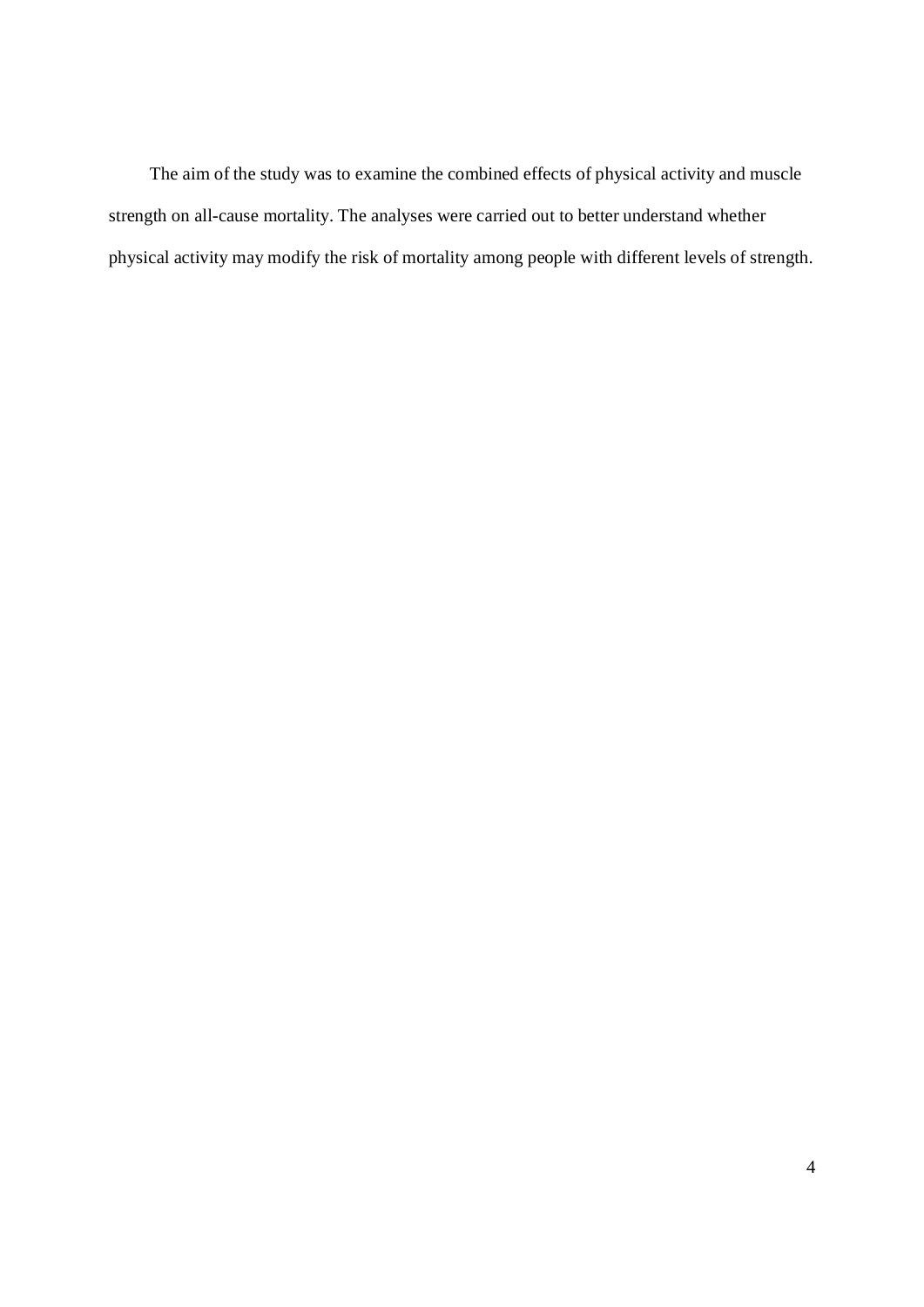## **Methods**

#### **Participants**

This study is part of the Evergreen project, a longitudinal study on health and functional capacity among older residents in the city of Jyväskylä, Finland. A detailed description of the study design has been reported elsewhere (Heikkinen, 1997). Briefly, all community-dwelling people of the city aged 75 and 80 years were invited to participate in the study and 663 people were found eligible. In the autumn of 1989 and the winter of 1990, 93% (n=617) of the eligible population agreed to participate and were interviewed at home. Ninety percent of the participants responded to the question about physical activity (men: 109 aged 75 years and 67 aged 80 years; and women: 204 aged 75 years and 178 aged 80 years) and 81% (n=500) of them visited the laboratory for examination. Participation in the muscle strength measurements was contraindicated for 6 women and 9 men due to cardiovascular diseases, musculoskeletal problems or poor cooperation (Rantanen et al., 1994, Rantanen et al., 1998). Handgrip strength was the muscle strength test most commonly taken and was measured in 101 men aged 75 years and 55 aged 80 years, and in 186 women aged 75 years and 136 aged 80 years. In total, 478 people participated in at least 1 strength test, while 444 participated in the tests of all 5 muscle groups (Appendix 1). All participants signed an informed consent prior to the examinations.

## **Clinical assessment**

The presence of chronic medical conditions, with a minimum duration of three months, was ascertained by a physician in a clinical examination. Sixty-two percent of the participants suffered from cardiovascular diseases, such as ischemic heart disease and hypertension. Additionally, musculoskeletal diseases (e.g. osteoarthritis) were present in 39% of the participants, and neurological (e.g. cerebrovascular ischemia) and sensory (e.g. glaucoma and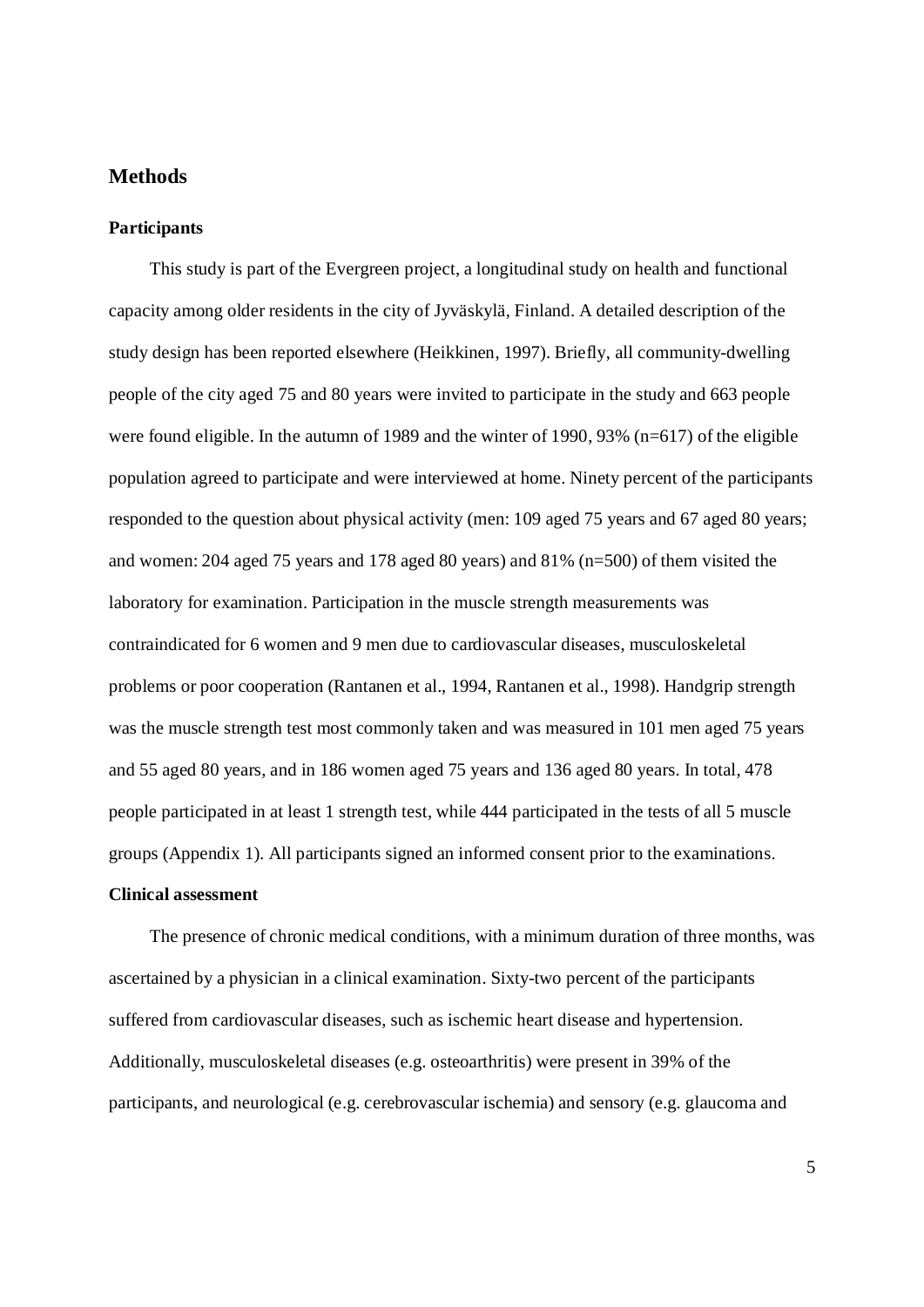cataract) diseases in 26% of the participants. Less prevalent disease categories were metabolic diseases (15%; e.g. diabetes), respiratory diseases (12%), diseases in the digestive system (10%), mental diseases (4%), cancer (9%), and other non-classified diseases (17%). Additionally, the physician assessed contraindications to the muscle strength tests.

#### **Physical activity**

A modified version of the multiple-choice question developed and validated by Grimby (1986) and Mattiasson-Nilo et al. (1990) was used to assess the level of physical activity related to leisure time, work and carrying out daily activities. The participants were asked to choose the description that best pictured their level of physical activity over the last year: 1) hardly any activity, mostly sitting; 2) light physical activity, such as light household tasks; 3) moderate physical activity about 3 hours a week: walking longer distances, cycling and domestic work; 4) moderate physical activity at least 4 hours a week or heavier physical activity 1 to 2 hours a week; 5) heavier physical activity or moderate exercise for at least 3 hours a week; and 6) competitive sports. This scale is feasible in older independent populations as it is easy and quick to use and it also rates domestic activities. To avoid small group sizes in the analyses the scale was dichotomized. Participants were considered physically active if they reported moderate physical activity for at least 4 hours a week. The test-retest Pearson correlation coefficients were r=0.634 for men and r=0.655 for women (Sihvonen et al., 1998).

#### **Muscle strength**

Maximal isometric strength of handgrip, elbow flexion and knee extension were measured on the dominant side in a sitting position using an adjustable dynamometer chair, and expressed in Newton (N) (Heikkinen et al., 1984). For the measurement of handgrip strength a dynamometer was fixed to the arm of the chair. Elbow flexion strength was measured with a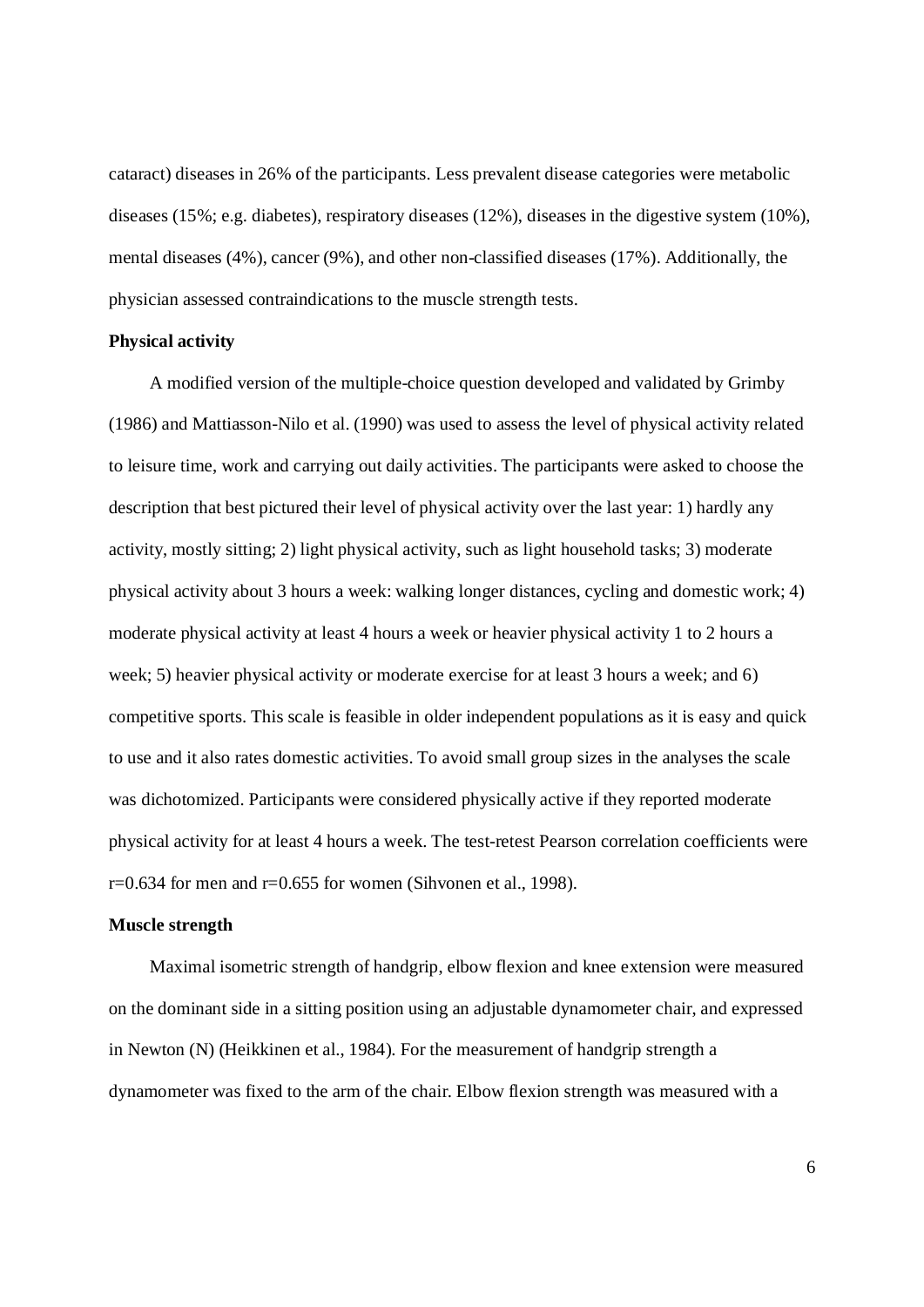strain-gauge system at the wrist, the elbow supported at an angle of  $90^{\circ}$  and the hand in the neutral position (thumb up). Knee extension strength was measured at a knee angle of  $60^{\circ}$  from the fully extended leg towards flexion. The ankle was attached to a strain-gauge system. Maximal isometric trunk flexion and trunk extension strength were measured in a standing position according to Viitasalo et al. (1977).

After two to three practise trials, each strength test was performed three times with an intertrial rest period of one minute. The best result was used as the measure of maximal strength in the analyses. The test-retest Pearson correlation coefficients were r=0.97 for handgrip, knee extension and trunk flexion strength, and  $r=0.90$  for elbow flexion, and  $r=0.92$  for trunk extension (Rantanen et al., 1997). As muscle strength is highly dependent on gender and age, tertile cut-off points were determined for 75- and 80-year-old men and women separately (Appendix 1). In this way an equal number of men and women were placed in each tertile.

## **Confounders**

The number of chronic diseases, obtained from the clinical assessment, was used as an indicator of morbidity. Depressive symptoms, smoking and the level of education were assessed by means of a questionnaire. The self-rated Center for Epidemiologic Studies -Depression Scale (CES-D; Radloff, 1977) was used to assess the presence of depressive symptoms (cut-off score 16). The respondents were asked to rate the frequency, ranging from 0 (rarely or none of the time) to 3 (most or all of the time), of 20 listed symptoms over the past week. Additionally, participants were classified as 1) nonsmoker and 2) previous or current smoker and the level of education was described as 1) less than primary school, 2) primary or junior high school, 3) senior high school, or 4) technical school or university. Age and gender were registered and body height and weight were measured at the research laboratory.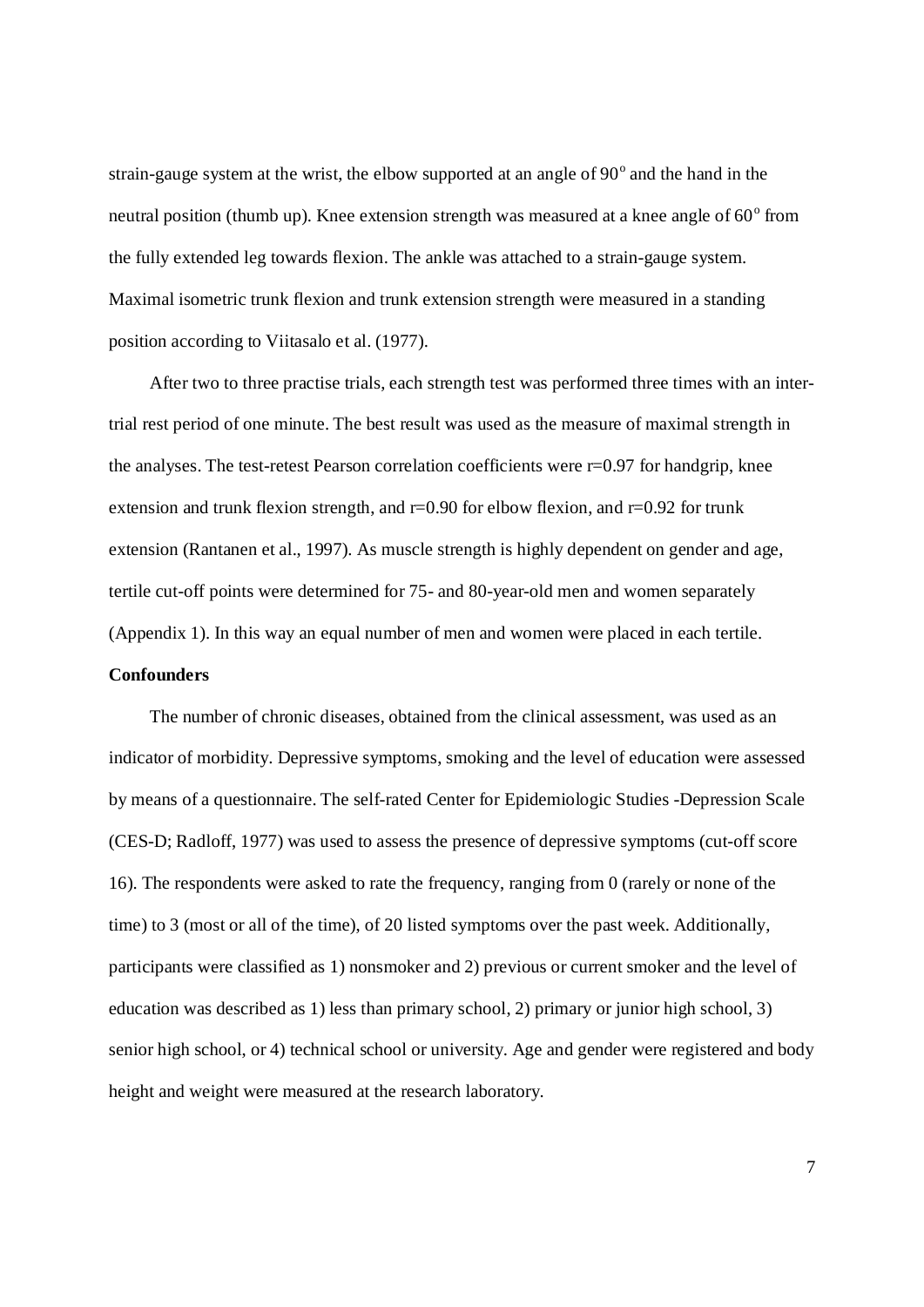#### **Mortality**

All-cause mortality was followed-up at 10 years from baseline. Death dates were received from the Population Register. Survival time was calculated from baseline to the day the subject died. Subjects not known to have died or lost to the follow-up were given a survival time of 10 years.

#### **Statistical methods**

The gender-specific differences in characteristics of the sedentary and physically active groups were determined by an independent T-test, or cross-tabulation with a Chi-square test. Mortality rates relative to survival time were calculated and expressed as the number of deaths/100 person years.

Cox proportional hazard analyses were first executed separately for both age and gender groups to investigate the association of the level of physical activity and muscle strength, separately and combined, with all-cause mortality. Eventually, the data were combined in a single model, as the direction of the associations was similar and the group sizes were small for meaningful separate analysis. The results were adjusted for age, gender, body height and weight, number of chronic diseases, presence of depressive symptoms, smoking and level of education.

SPSS computer software was used for the analyses. Significance was set at  $p<0.05$ .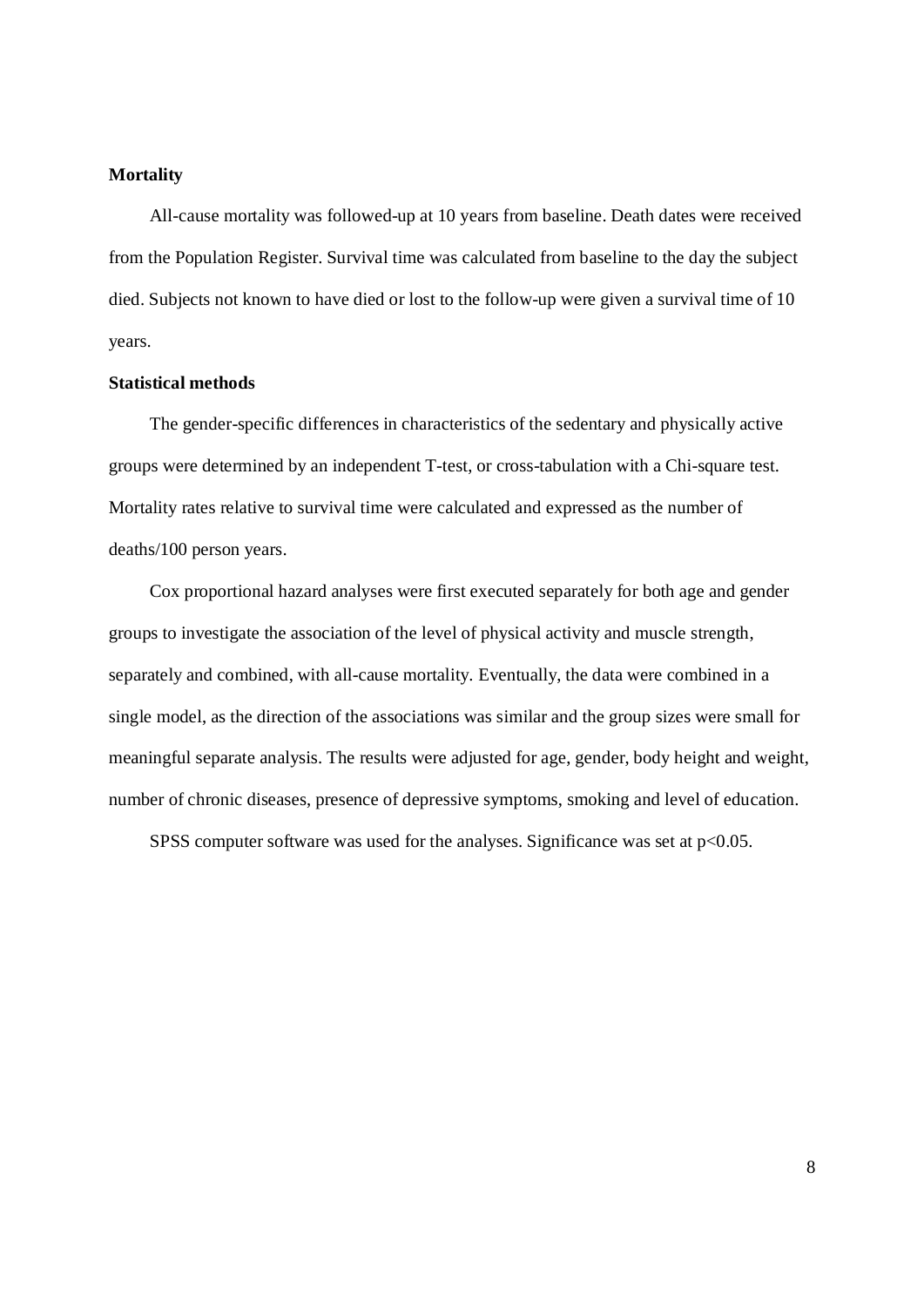## **Results**

In this study, 38% of the men and 31% of the women were considered to be physically active. These men and women reported to engage in moderate physical activity for at least 4 hours a week (28% and 29%, respectively) or in heavier physical activity and moderate exercise for at least 3 hours a week (10% and 3%, respectively). None of the participants took part in competitive sports. The sedentary men and women (in total 62% and 69%, respectively) reported hardly any activity (12% and 6%, respectively), light physical activity (19% and 21%, respectively) or moderate physical activity about 3 hours a week (33% and 42%, respectively). The sedentary participants had lower strength in all the muscle groups (Table 1). However, among the women some of the strength differences did not reach statistical significance. Depressive symptoms were more common among the sedentary men (37%) than active men (20%, p=0.024), whereas among both the sedentary and active women the corresponding prevalence was 40%. Twenty-nine percent of the men and 92% of the women had never smoked.

During the 10-year follow-up period, 56% of the participants included in the analyses died (men: 63 aged 75 years and 48 aged 80 years; and women: 89 aged 75 years and 111 aged 80 years). After checking that the association of physical activity with mortality was similar in both the gender and age groups, all participants were jointly included in subsequent analyses. In the sedentary participants, the relative risk for mortality (RR) was 1.7 times (95% confidence interval: 1.3-2.2) that of physically active participants and adjusting for confounders did not change the risk estimate (RR=1.7, 95% confidence interval: 1.2-2.2). Table 2 presents the crude and adjusted mortality risks according to the level of strength in each muscle group. Crude RR for death was approximately twofold among those in the lowest muscle strength tertile compared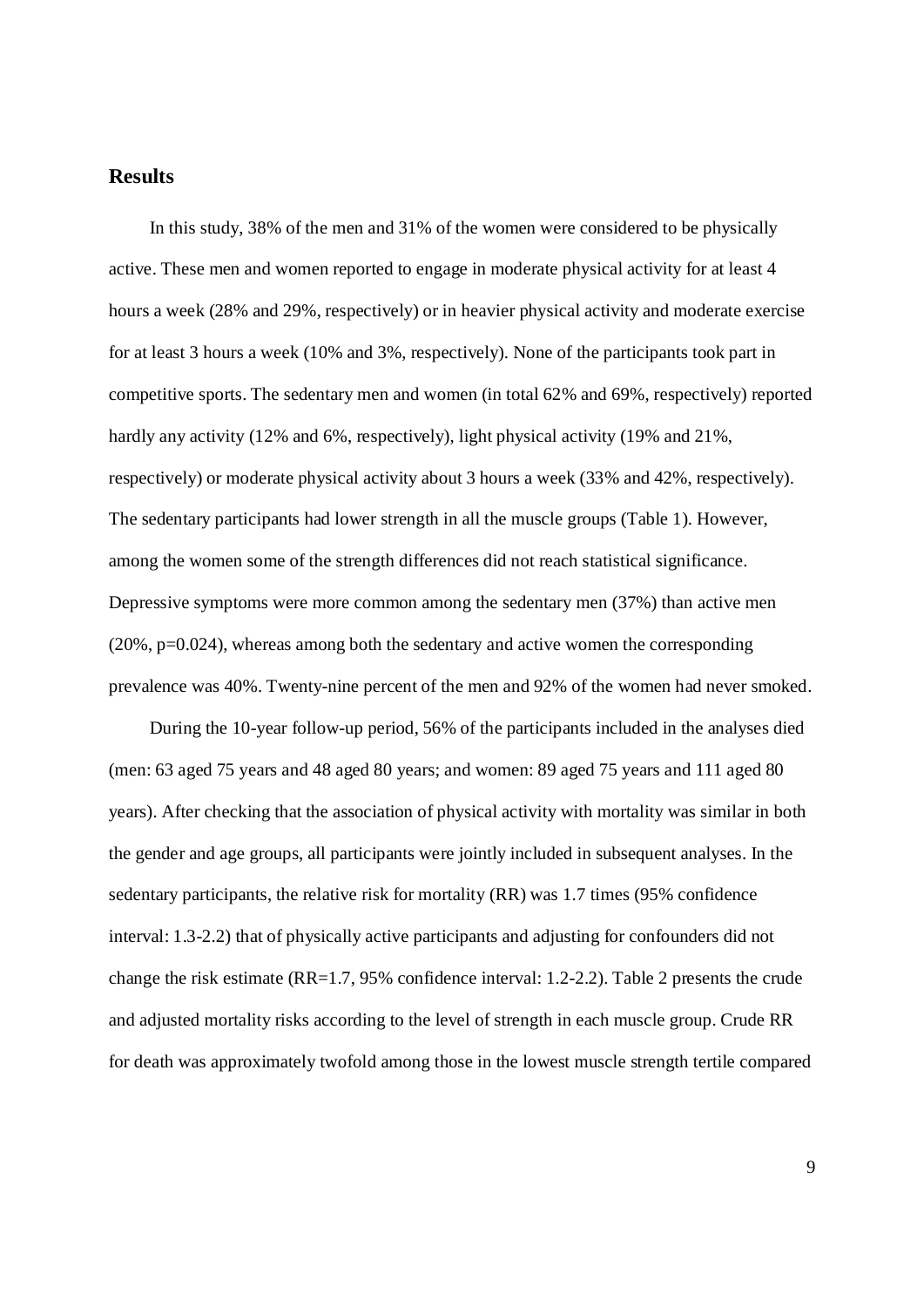to the highest, adjusting for confounders did not materially change the estimates. Similar results were obtained for all muscle groups.

To study the combined effects of the muscle strength tertiles and physical activity categories six groups were formed for each muscle group tested. For example, for grip strength, 78% of those in the lowest tertile were sedentary, while the corresponding figures in the middle and highest tertile were 65% and 58%, respectively. Figure 1 shows the mortality rates of sedentary and physically active men and women by the strength tertiles in each muscle group. A highly similar mortality rate pattern according to muscle strength and physical activity was observed for men and women even though the rates were generally lower in women. Within each strength tertile, the mortality rate was lower among the physically active than sedentary participants. This difference was particularly evident among those in the lowest strength tertile where the overall mortality rate was higher. Among those in the highest strength tertile with a lower overall mortality rate, physical activity was not equally systematically associated with a lower death rate. The crude and adjusted RR's of mortality according to the level of strength in the groups of sedentary and physically active are shown in Table 2. For each group of muscles tested, the crude risk for death was 2-3 times higher among sedentary participants in the lowest strength tertile than among physically active participants in the highest strength tertile. The results show that the elevated risk of death associated with lower strength was substantially lower among those who were physically active. However, among those with higher strength, the risks of death were generally lower and physical activity did not show a noticeable association with reduced risk. Adjusting for the confounders did not materially change the results.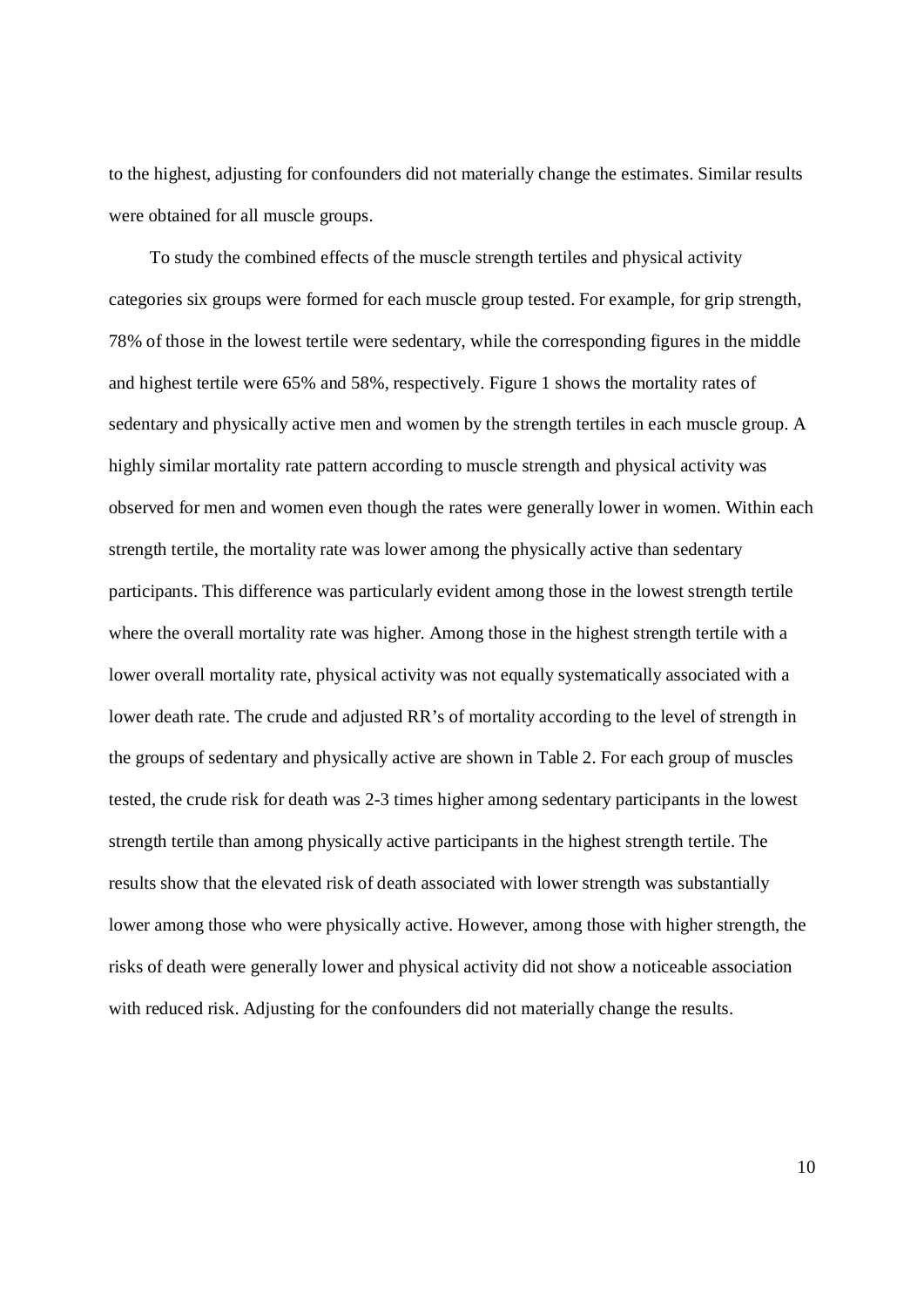### **Discussion**

We found that a high level of physical activity may compensate for the increased mortality risk among older people with poorer muscle strength. To our knowledge, this was the first study to determine the combined effects of physical activity and muscle strength on all-cause mortality, an indicator of general health, in older people. However, many longitudinal studies, including this one, using a large variety of measures, have found that poor muscle strength (e.g. Metter et al., 2002; Rantanen et al., 2003) and low physical activity (e.g. Lee & Skerrett, 2001, for review) are consistently associated with an increased risk for mortality.

Muscle strength is a potential marker for resiliency to poor health in old age. Our observation that mortality risk was lower among the physically active people with poorer strength than among the sedentary suggests that physical activity may partly compensate for less favourable expected health trajectory among those with poorer strength. The associations remained after adjusting for morbidity, body height and weight, depressive symptoms, smoking history and educational background. Age did not affect the associations either, as the age-range was relatively small. The severity of the diseases could not be taken into account and therefore, some residual confounding may have remained in the models. However, we do not believe that disease severity would fully explain the current findings. Taking into account the cause of death could have added information about the pathway leading to death. However, since the independent effects of muscle strength (Rantanen et al., 2003) and physical activity (Kaplan et al., 1996; Bijnen et al., 1998; Greg et al., 2003) on all-cause and cause-specific mortality have been found to be similar, the results of this study would likely not have changed.

Participants were considered physically active if they reported moderate physical activity for at least 4 hours a week, which is approximately the same amount of activity as currently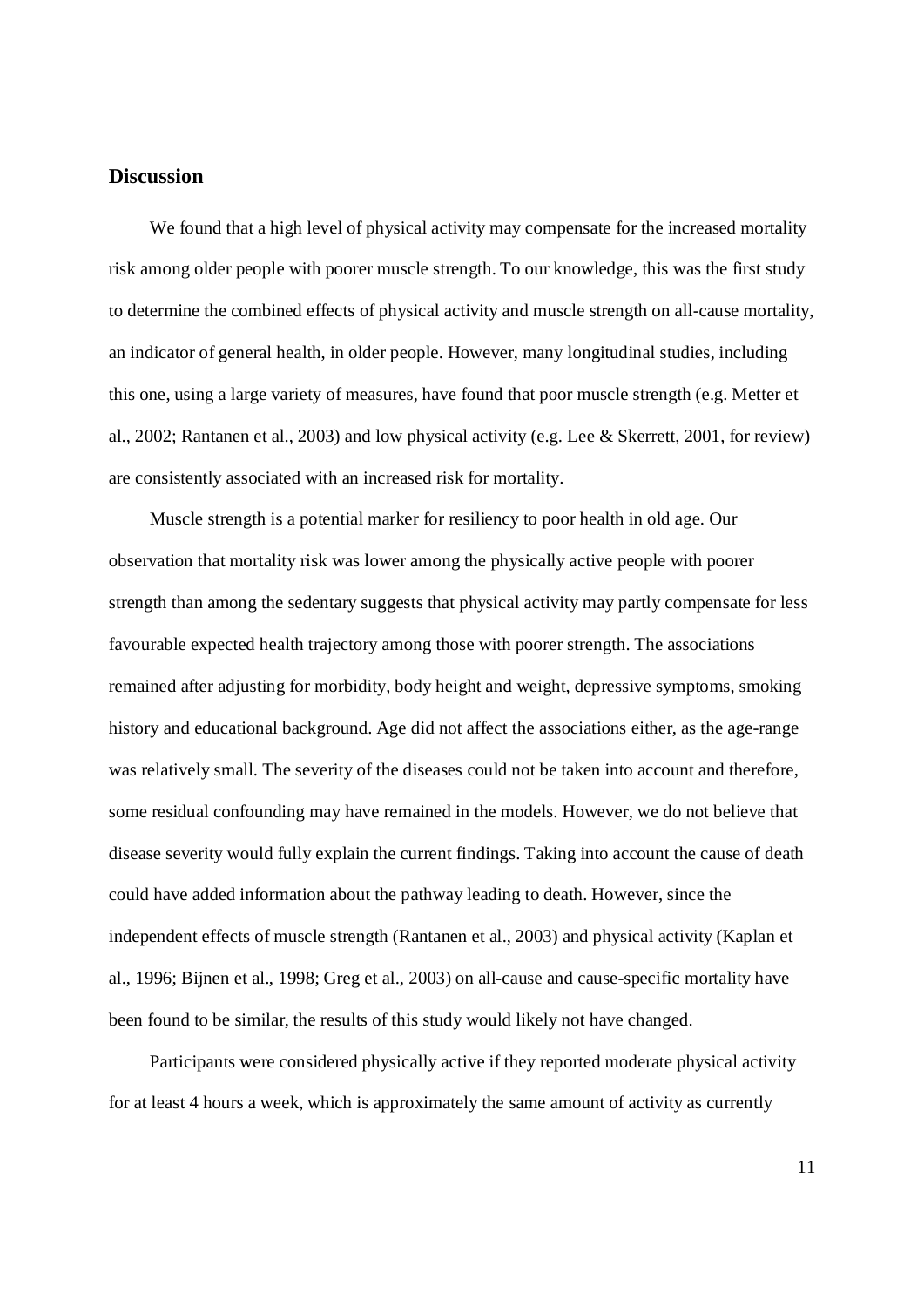recommended for maintaining a healthy life. Leisure walking is the most common activity among older people (DiPietro, 2001, Taylor et al., 2004); however, its intensity may not be high enough for it to be associated with higher muscle strength (American College of Sports Medicine, 1998). The health benefits, including reduced mortality, associated with physical activity were thus more likely to be induced by improvements in cardio-vascular and respiratory function.

Having high muscle strength and being physically active did not seem to have an additional effect in reducing mortality in this study population. However, high levels of both muscle strength and physically activity may be important for other health outcomes or for disability.

The amount of physical activity needed to maintain good health in older age is still unclear, and currently there is no standardized method to assess physical activity in older people. In this study, physical activity was assessed by a short and easy self-report question, which was dichotomized for the analyses. Even this rough indicator of physical activity was predictive of mortality. Potentially larger effects of physical activity on mortality may be found when a more precise measure, differentiating people more adequately, is used. The association between isometric muscle strength and mortality was similar in the five muscle groups. Additionally, 83.1% of the participants were assigned to the same category for at least 3 muscle groups, while 8.3% had at least 1 measure missing. These missing values altered the distribution of the data in the respective muscle groups. Handgrip strength may be preferred as indicator of general muscle strength, considering its frequent use in previous studies (Philips, 1986; Fujita et al., 1995; Al Smih et al., 2002; Metter et al., 2002; Rantanen et al., 2003) and its high correlation with muscle strength in other muscle groups (Rantanen et al., 1997). Additionally, handgrip strength is easy and quick to assess.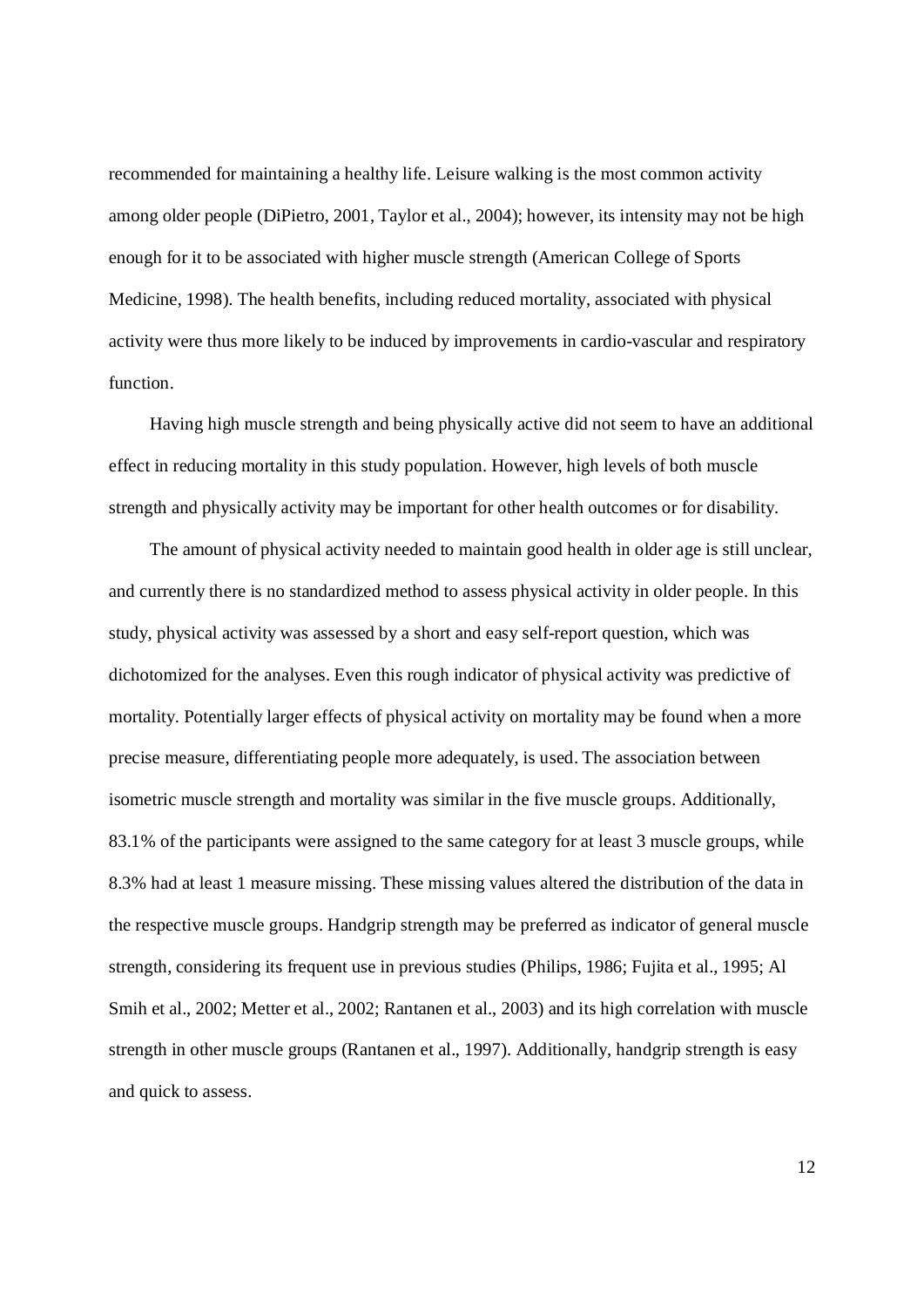The population used in this study was representative of the urban, community-dwelling population of this age in Central Finland. However, we believe that the range of muscle strength was truncated at the lower end, as those unable to attend the laboratory for the examinations and those with contraindications for the muscle strength assessments generally had poorer health status. Of those unable to participate in the muscle strength tests, 68% were 80 years old, and the mortality rate was 12.8 deaths/100 person years among the men and 8.3 deaths/100 person years among the women. In comparison, men with at least 1 muscle strength measurement had a mortality rate of 6.7 deaths/100 person years and women a mortality rate of 5.2 deaths/100 person years, respectively. The mortality rate and risk estimates found in this study may therefore underestimate the effect of muscle strength.

The mortality rates in were strikingly similar in the different muscle groups, and in men and women. However, considering the small group sizes, especially those of active men, further study is warranted. Larger studies are needed to allow for gender specific analyses and more comprehensive analysis of confounding factors.

#### **Perspectives**

Low level of physical activity (e.g. Lee & Skerrett, 2001, for review) and muscle strength (Philips, 1986; Fujita et al., 1995; Al Smih et al., 2002; Metter et al., 2002; Rantanen et al., 2003) are acknowledged risk factors for mortality. This study showed that physical activity may counteract the increased mortality risk associated with poor muscle strength. Physical activities, not specifically targeting to increase muscle strength, such as leisure walking, are likely to induce health benefits, reflected in reduced mortality, as the effects of high muscle strength and high physical activity were not additive. Especially, people with low muscle strength are likely to benefit from strategies promoting high levels of physical activity and should therefore be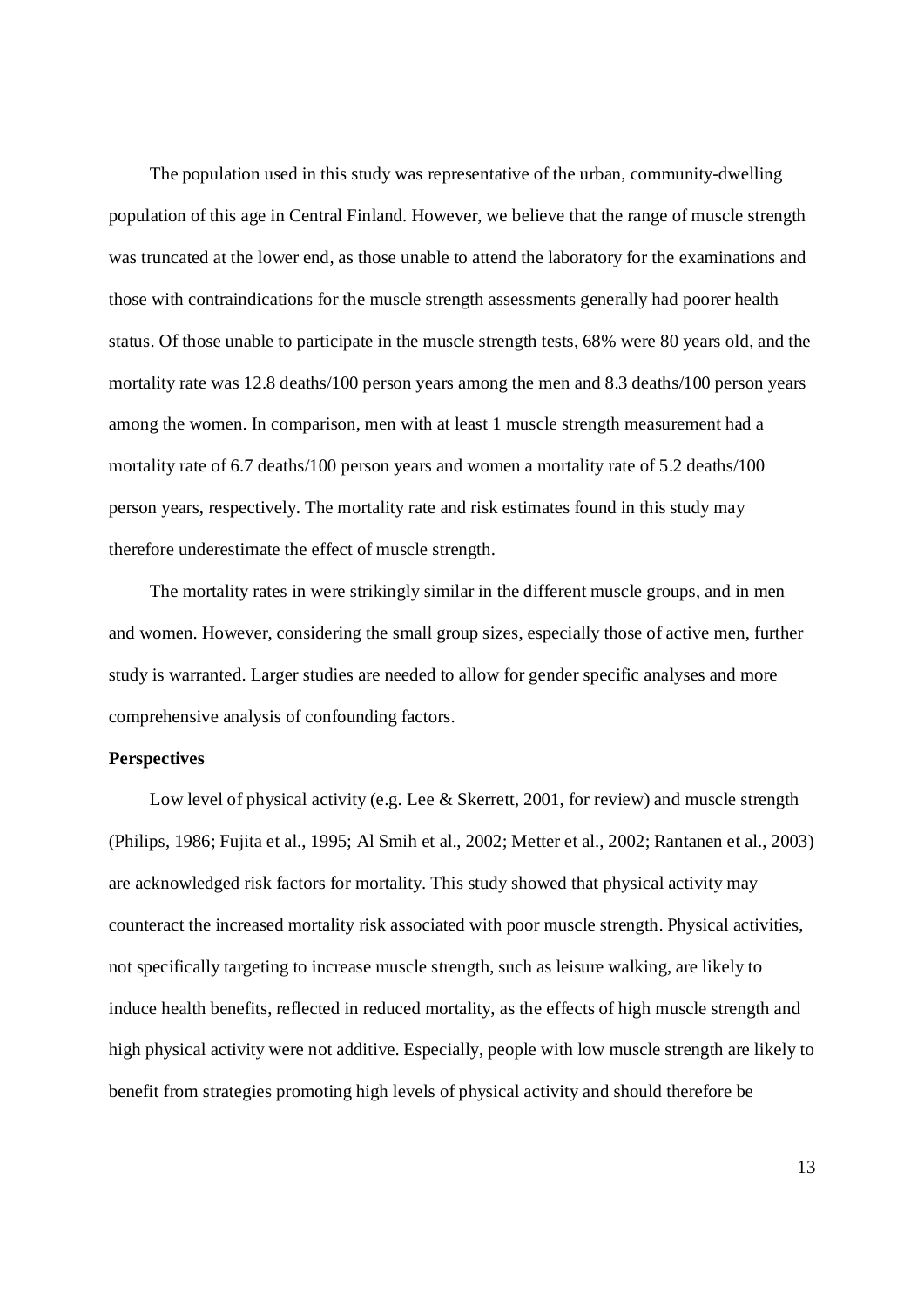targeted for prevention and intervention. However, further study is needed to determine the mechanisms through which physical activity and muscle strength jointly affect mortality and health in older men and women.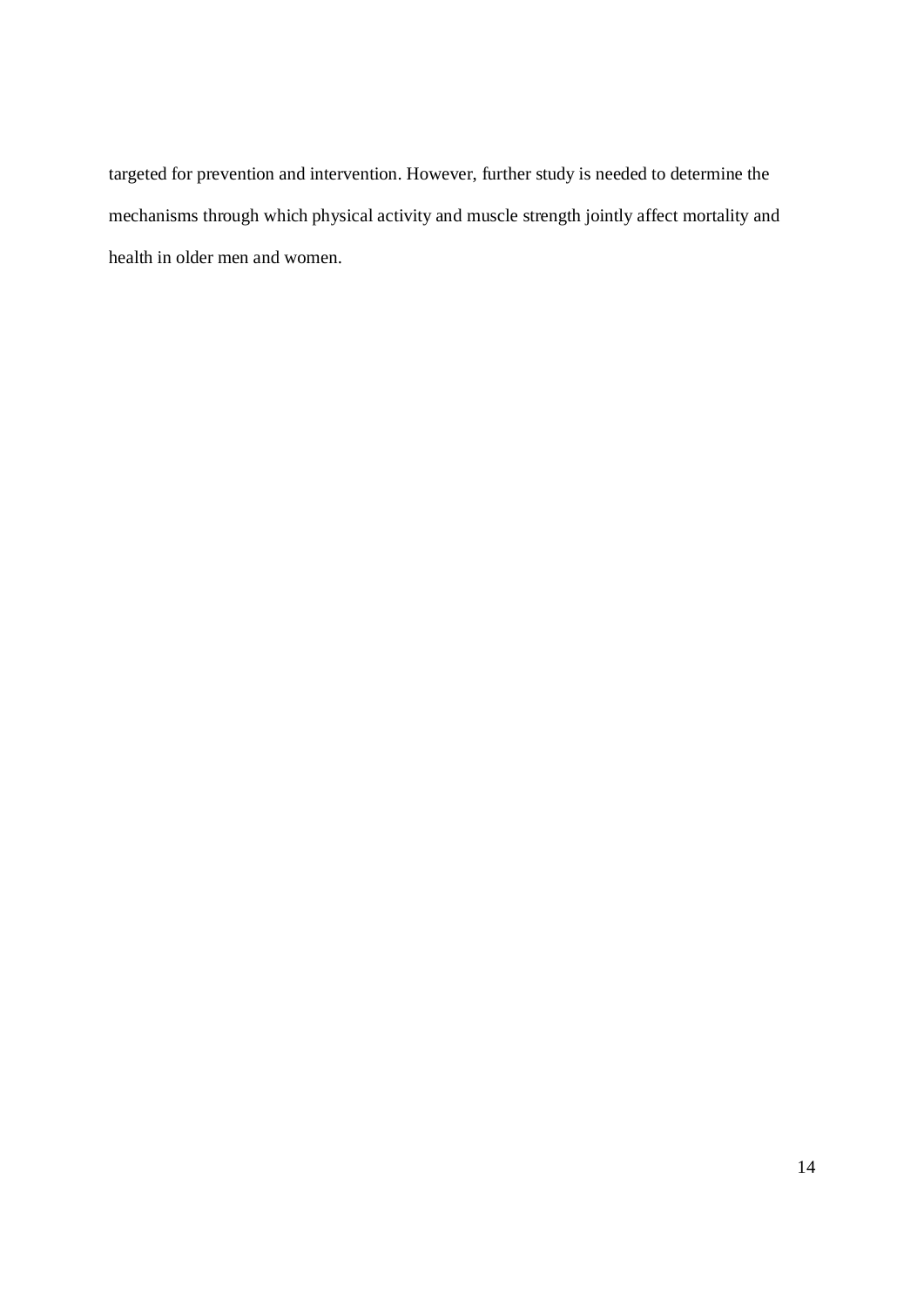## **Acknowledgements**

 The Evergreen study has been supported by the Academy of Finland, the Ministry of Education and the Ministry of Social Affairs and Health, the Social Insurance Institution, the Association of the Finnish Lions Clubs and the City of Jyväskylä.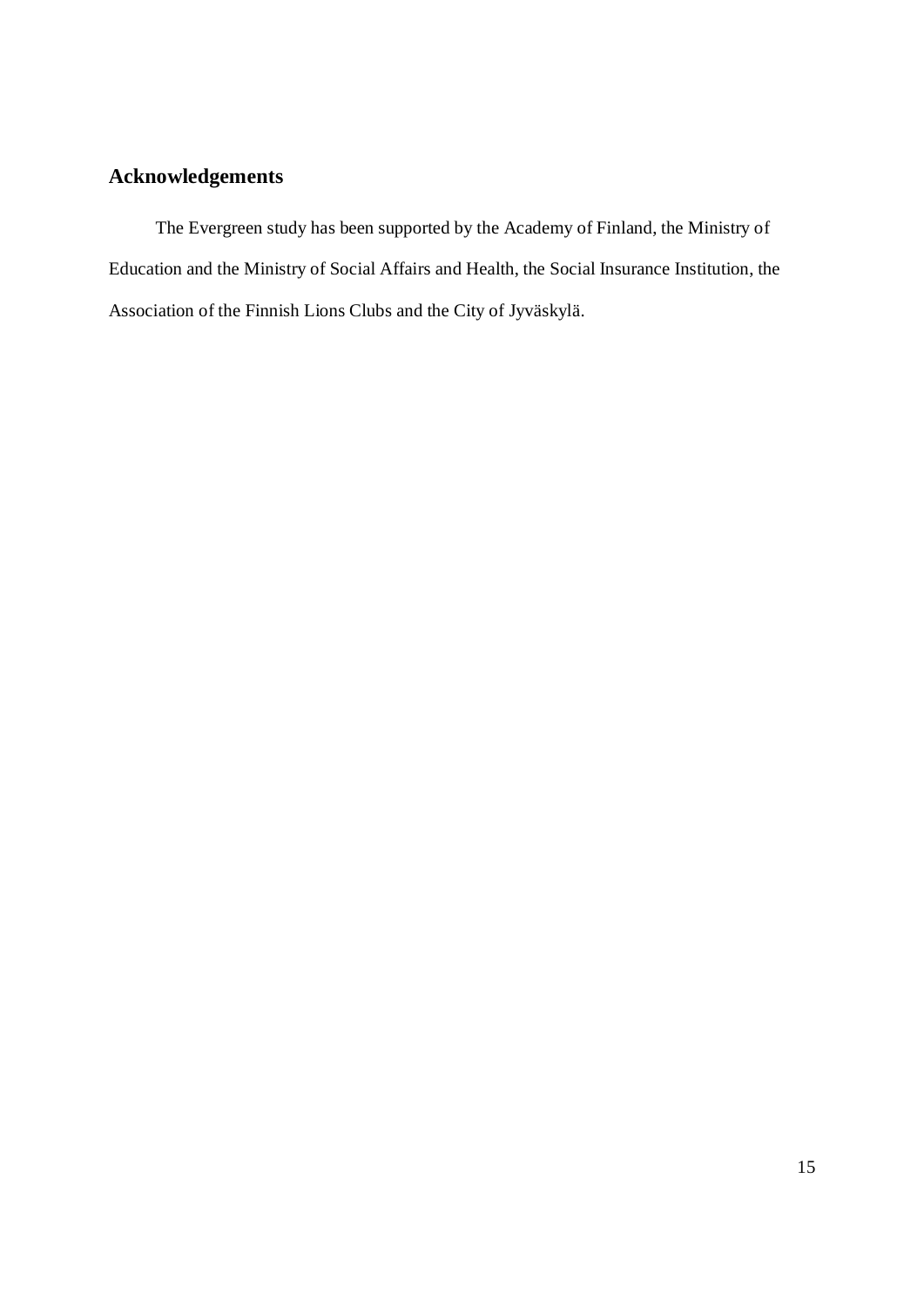## **References**

Al Smih S, Markides KS, Ray L, Ostir GV, Goodwin JS. Handgrip strength and mortality in older Mexican Americans. J Am Geriatr Soc 2002: 50: 1250-1256.

American College of Sports Medicine Position Stand. Exercise and physical activity for older adults. Med Sci Sports Exerc 1998: 30: 992-1008.

Bean JF, Vora A, Frontera WR. Benefits of exercise for community-dwelling older adults. Arch Phys Med Rehabil 2004: 85(Suppl 3): S31-42.

Bijnen FCH, Caspersen CJ, Feskens EJM, SarisWHM, Mosterd WL, Kromhout D. Physical activity and 10-year mortality from cardiovascular diseases and all causes. Arch Intern Med 1998: 158: 1499-1505.

DiPietro L. Physical activity in aging: changes in patterns and their relationship to health and function. J Gerontol 2001:56A(special issue II):13-22.

Fujita Y, Nakamura Y, Hiraoka J, et al. Physical-strength tests and mortality among visitors to health-promotion centers in Japan. J Clin Epidemiol 1995: 48: 1349-1359.

Gregg EW, Cauley JA, Stone K et al. Relationship of changes in physical activity and mortality among older women. JAMA 2003: 289: 2379-2386.

Grimby G. Physical activity and muscle training in the elderly. Acta Med Scand 1986:

711(suppl): 233-237.

Heikkinen E. Background, design and methods of the project. Scand J Soc Med 1997: 53(Suppl): 1-18.

Heikkinen E, Arajärvi R-L, Era P, et al. Functional capacity of men born in 1906-10, 1926-30, 1946-50. A basic report. Scand J Soc Med 1984: 33(suppl): 1-93.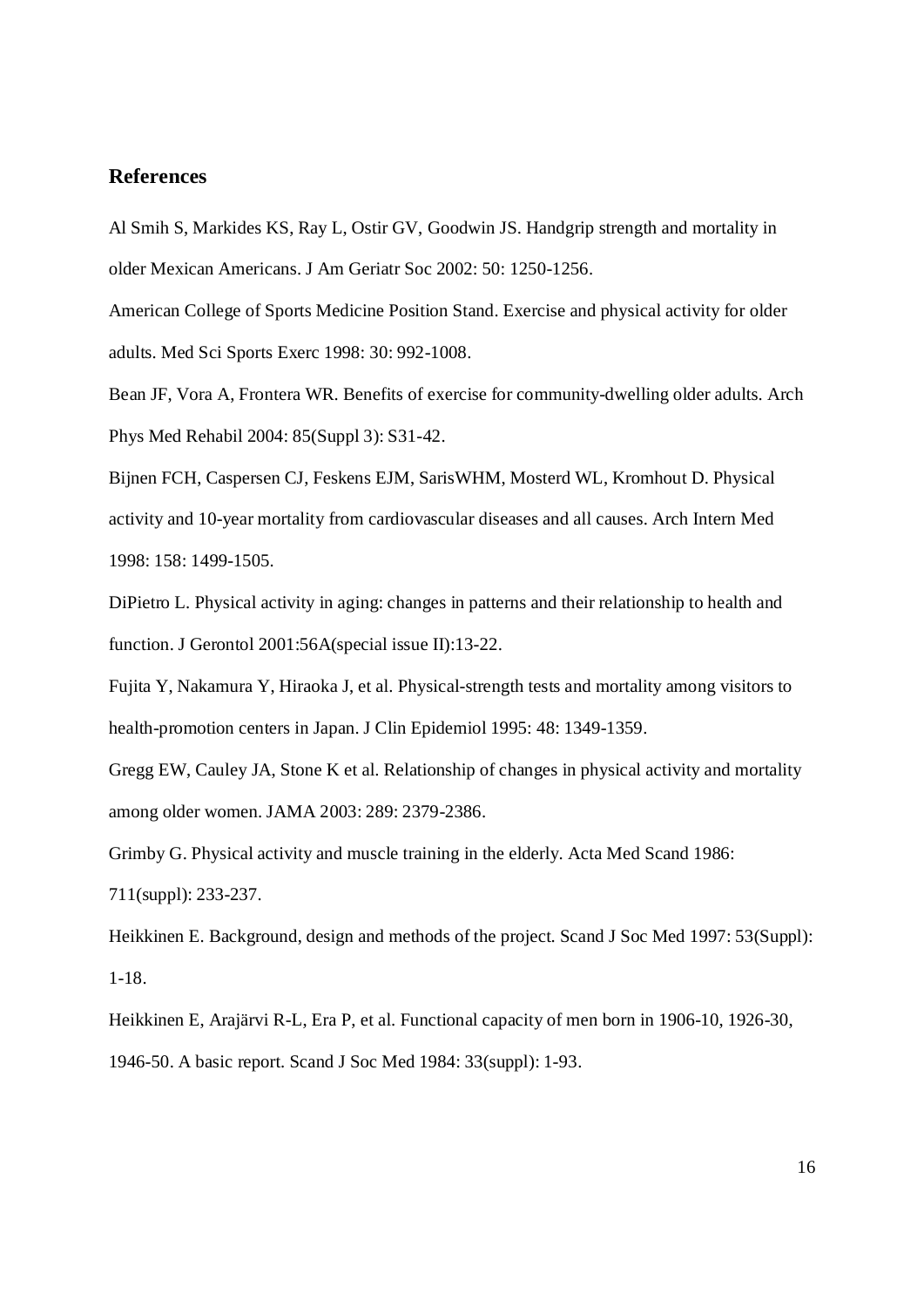Kaplan GA, Strawbridge WJ, Cohen RD, Hungerford LR. Natural history of leisure-time physical activity and its correlates: Associations with mortality form all causes and cardiovascular disease over 28 years. Am J Epidemiol 1996: 144: 793-797.

Kushi LH, Fee RM, Folmsom AR, Mink PJ, Anderson KE, Sellers TA. Physical activity and mortality in postmenopausal women. JAMA 1997: 277: 1287-1292.

Lee IM, Skerrett PJ. Physical activity and all-cause mortality: what is the dose-response relation? Med Sci Sports Exerc 2001: 33(suppl): S459-471.

Mattiasson-Nilo I, Sonn U, Johannesson K, Gosman-Hedstrom G, Persson GB, Grimby G. Domestic activities and walking in the elderly: evaluation from a 30-hour heart rate recording. Aging 1990: 2:191-198.

Metter EJ, Talbot LA, SChrager M, Conwit R. Skeletal muscle strength as a predictor of allcause mortality in healthy men. J Gerontol A Biol Sci Med Sci 2002: 57: B359-365.

Philips P. Grip strength, mental performance and nutritional status as indicators of mortality risk among female geriatric patients. Age Aging 198: 15: 53-56.

Radloff LS. The CES-D scale: a self-report depression scale for research in the general population. Appl Psychol Meas 1977: 1: 385-401.

Rantanen T, Era P, Heikkinen E. Maximal Isometric Strength and mobility among 75-year-old men and women. Age Ageing 1994: 23: 132-137.

Rantanen T, Era P, Heikkinen E. Physical activity and the change in maximal isometric strength in men and women from the age of 75 to 80 years. J Am Geriatr Soc 1997: 45: 1439-1445.

Rantanen T, Heikkinen E. The role of habitual physical activity in preserving muscle strength from age 80 to 85 years. J Aging Phys Act 1998: 6: 121-132.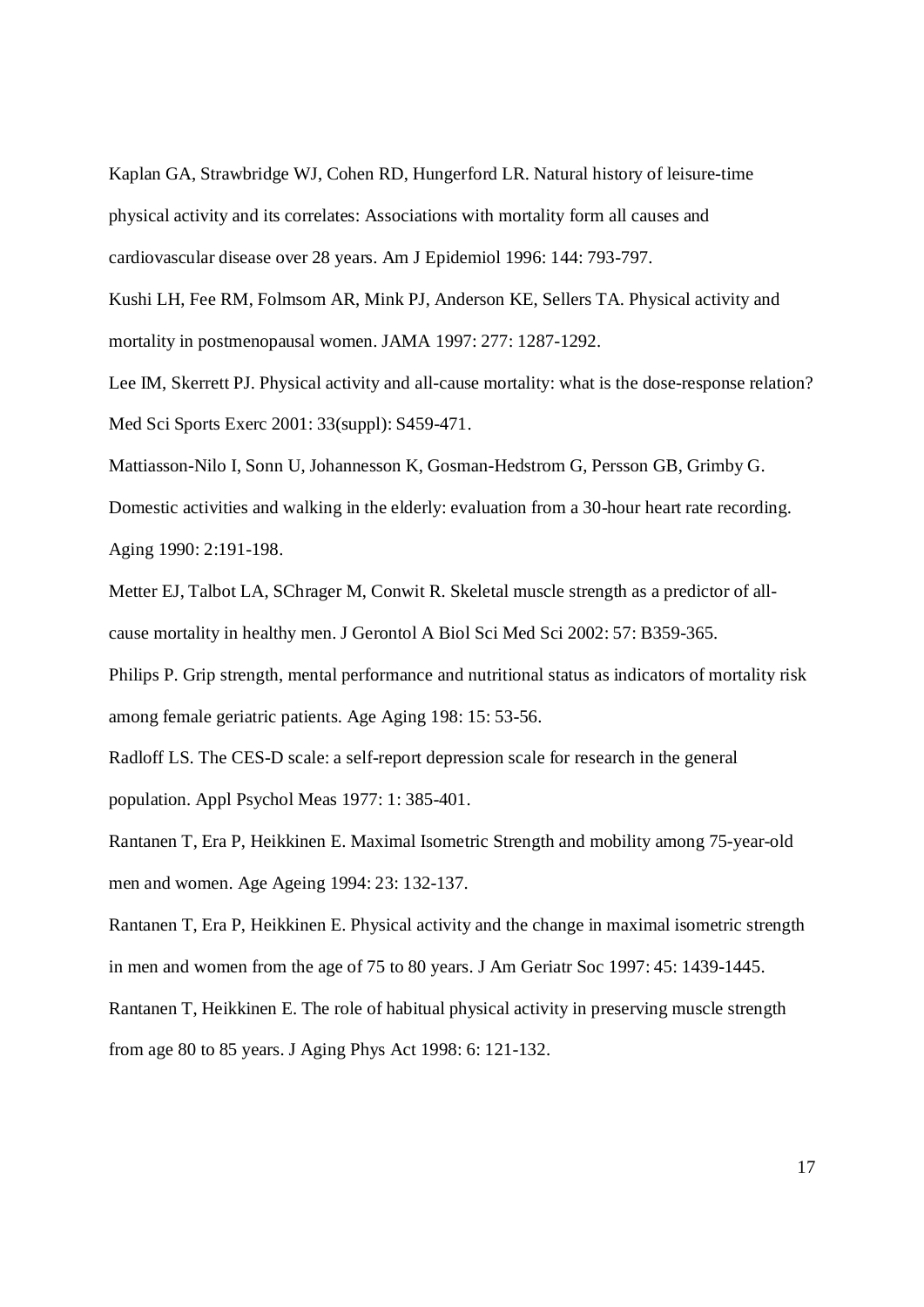Rantanen T, Volpato S, Ferrucci L, Heikkinen E, Fried LP, Guralnik JM. Handgrip strength, cause-specific and total mortality in older disabled women: exploring the mechanism. J Am Ger Soc 2003: 51: 636-641.

Sihvonen S, Rantanen T, Heikkinen E. Physical activity and survival in elderly people: A fiveyear follow-up study. J Aging Phys Act 1998: 6: 133-140.

Taylor AH, Cable NT, Faulkner G, Hillsdon M, Narici M, van der Bij AK. Physical activity and older adults: a review of health benefits and the effectiveness of interventions. J Sports Sci 2004: 22: 703-725.

Tiainen K, Sipilä S, Alen M et al. Heritability of maximal isometric strength in older female twins. J Appl Physiol. 2004 Jan: 96: 173-180.

Viitasalo J, Saukkonen S, Komi P. Physical health and performance capacity, and physical activity habits in conscripts in the beginning of service at Air Force Communication School, Research reports from the department of Biology of Physical Activity, University of Jyväskylä, 1977.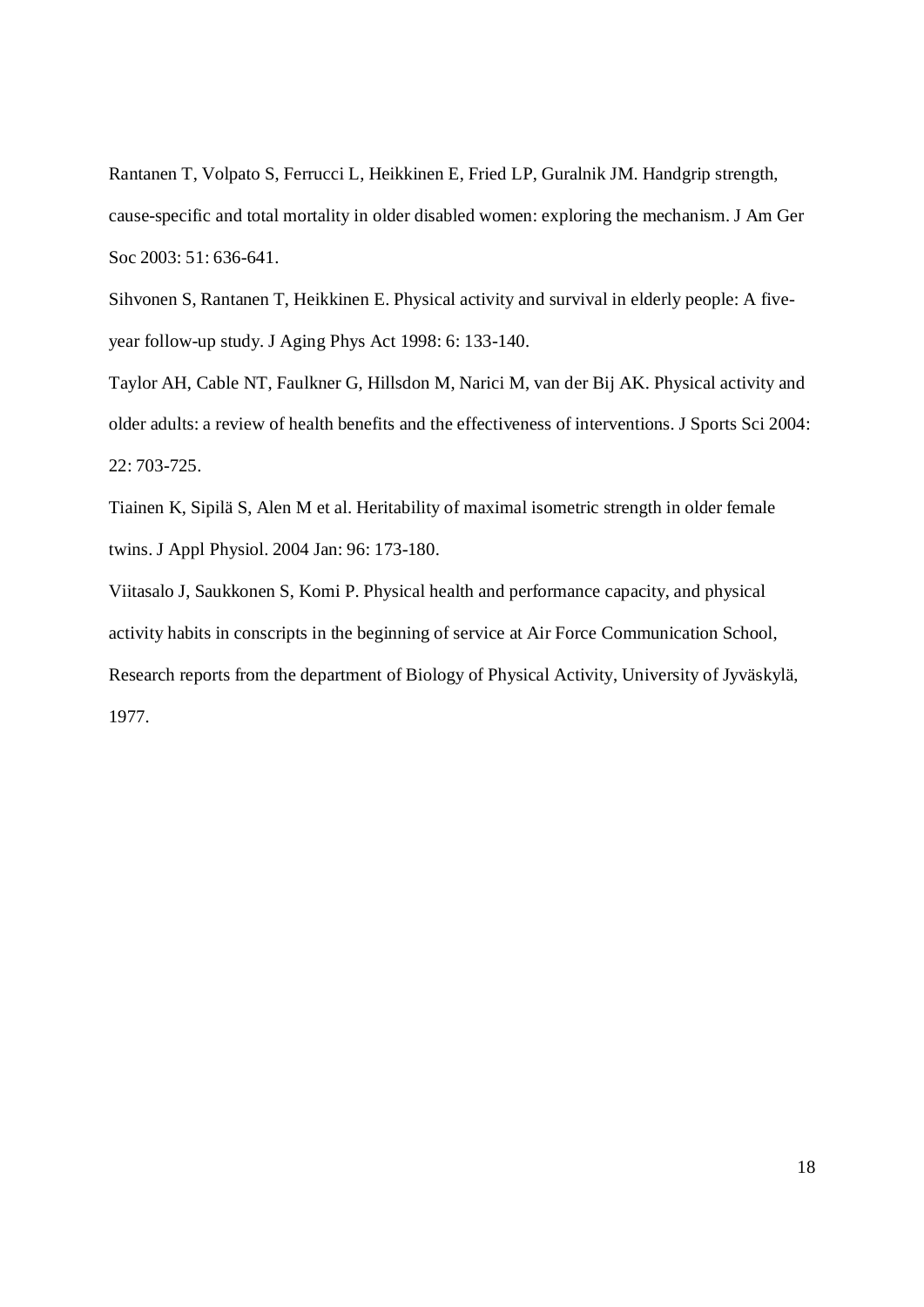**Table 1**: Means and standard deviations (SD) of the baseline characteristics of sedentary and physically active 75- and 80-year-old men and women with at least 1 muscle strength measure.

|                             | Men         |                   |             |                   |              |             | Women            |             |                   |              |  |  |
|-----------------------------|-------------|-------------------|-------------|-------------------|--------------|-------------|------------------|-------------|-------------------|--------------|--|--|
|                             | Sedentary   |                   | Active      |                   | t-test       |             | Sedentary        | Active      |                   | t-test       |  |  |
|                             | $\mathbf n$ | $Mean \pm SD$     | $\mathbf n$ | Mean±SD           | $\mathbf{p}$ | $\mathbf n$ | $Mean \pm SD$    | $\mathbf n$ | $Mean \pm SD$     | $\mathbf{p}$ |  |  |
| Body Height (cm)            | 98          | $169.2 \pm 6.6$   | 59          | $169.4 \pm 5.8$   | 0.826        | 221         | $155.8 \pm 5.6$  | 101         | $155.4 \pm 5.4$   | 0.563        |  |  |
| Body Weight (kg)            | 98          | $75.0 \pm 12.1$   | 59          | $73.4 + 9.7$      | 0.387        | 221         | $67.5 \pm 11.9$  | 101         | $63.8 \pm 8.8$    | 0.007        |  |  |
| Chronic Diseases (n)        | 98          | $2.6 \pm 1.4$     | 58          | $1.8 \pm 1.3$     | 0.002        | 222         | $2.7 \pm 1.7$    | 101         | $2.4 \pm 1.6$     | 0.109        |  |  |
| Handgrip Strength (N)       | 97          | $343.3 \pm 83.4$  | 59          | $396.0 \pm 86.3$  | < 0.001      | 221         | $208 \pm 57.6$   | 101         | $227.5 \pm 63.4$  | 0.007        |  |  |
| Elbow Flexion Strength (N)  | 97          | $231.4 \pm 56.8$  | 59          | $271.3 \pm 42.6$  | < 0.001      | 222         | $148.2 \pm 40.5$ | 101         | $156.4 \pm 43.2$  | 0.100        |  |  |
| Knee Extension Strength (N) | 96          | $318.2 \pm 104.1$ | 59          | $378.7 \pm 81.4$  | < 0.001      | 220         | $218.1 \pm 71.2$ | 101         | $232.7 \pm 80.9$  | 0.104        |  |  |
| Trunk Extension Strength(N) | 87          | $478.5 \pm 214.4$ | 58          | $657.1 \pm 176.9$ | < 0.001      | 207         | 293.4±133.8      | 97          | $326.1 \pm 140.9$ | 0.051        |  |  |
| Trunk Flexion Strength (N)  | 88          | $459.4 \pm 176.7$ | 57          | $544.2 \pm 133.0$ | 0.002        | 204         | $270.2 \pm 96.0$ | 95          | $294.6 \pm 112.6$ | 0.053        |  |  |

\* physically active: moderate physical activity at least 4 hours a week: sedentary: about 3 hours of moderate physical activity a week

or less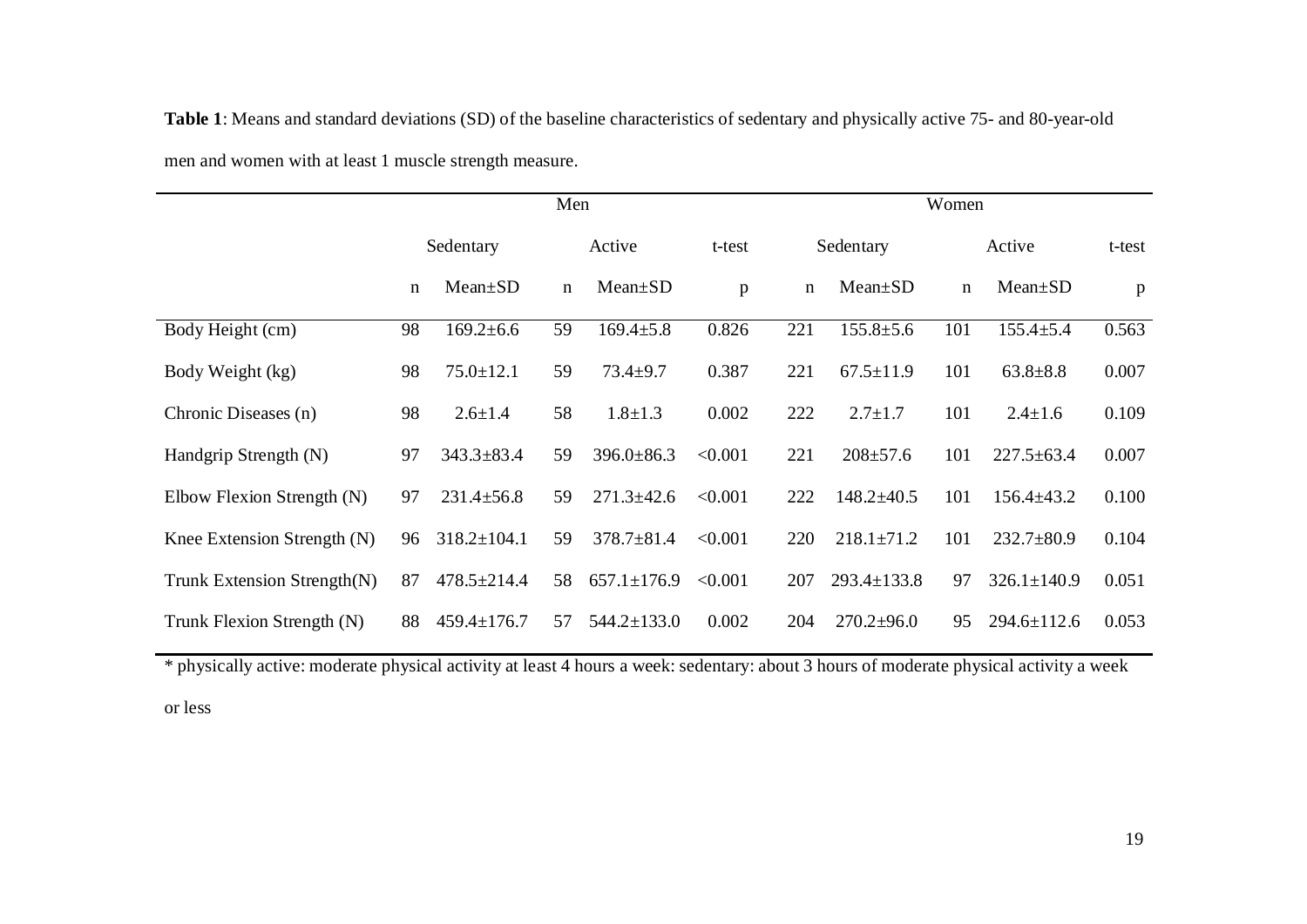|           |         | Crude     |             |           |               |     |                       | Adjusted $\frac{8}{3}$ |                 |     |                       |     |                       |
|-----------|---------|-----------|-------------|-----------|---------------|-----|-----------------------|------------------------|-----------------|-----|-----------------------|-----|-----------------------|
|           |         |           | All         |           | Sedentary $*$ |     | Active +              |                        | All             |     | Sedentary             |     | Active                |
|           | Tertile | <b>RR</b> | 95%CI       | <b>RR</b> | 95%CI         |     | RR 95%CI              | RR                     | 95%CI           | RR  | 95%CI                 |     | RR 95%CI              |
| Handgrip  | Lowest  | 1.8       | $1.3 - 2.5$ | 2.2       | $1.5 - 3.4$   | 1.2 | $0.7 - 2.2$           | 1.7                    | $1.2 - 2.5$     | 2.0 | $1.2 - 3.3$           |     | $1.2 \quad 0.6 - 2.4$ |
|           | Medium  | 1.3       | $0.9 - 1.7$ | 1.7       | $1.1 - 2.6$   |     | $0.9$ 0.5 - 1.6       |                        | $1.4$ 1.0 - 2.0 |     | $1.8$ 1.1 - 2.9       |     | $1.0 \quad 0.5 - 1.8$ |
|           | Highest | 1.0       |             | 1.1       | $0.7 - 1.8$   | 1.0 |                       | 1.0                    |                 |     | $1.2 \quad 0.7 - 2.0$ | 1.0 |                       |
| Elbow     | Lowest  | 2.0       | $1.5 - 2.7$ | 2.7       | $1.7 - 4.2$   |     | $1.2 \quad 0.6 - 2.3$ | 1.9                    | $1.3 - 2.7$     | 2.6 | $1.6 - 4.3$           |     | $1.4 \quad 0.7 - 2.9$ |
| Flexion   | Medium  | 1.3       | $1.0 - 1.8$ | 1.7       | $1.1 - 2.7$   |     | $1.2 \quad 0.7 - 2.1$ | 1.3                    | $0.9 - 1.8$     |     | $1.8$ 1.1 - 2.9       |     | $1.2 \quad 0.7 - 2.2$ |
|           | Highest | 1.0       |             | 1.2       | $0.8 - 2.0$   | 1.0 |                       | 1.0                    |                 |     | $1.4 \quad 0.8 - 2.4$ | 1.0 |                       |
| Knee      | Lowest  | 2.2       | $1.6 - 3.0$ | 3.3       | $2.0 - 5.3$   | 1.9 | $1.1 - 3.6$           | 2.0                    | $1.4 - 2.9$     | 3.0 | $1.8 - 5.1$           |     | $2.1 \quad 1.1 - 4.2$ |
| Extension | Medium  | 1.8       | $1.3 - 2.5$ | 2.6       | $1.6 - 4.2$   | 1.9 | $1.0 - 3.3$           | 1.7                    | $1.2 - 2.5$     |     | $2.6$ 1.5 - 4.4       |     | $1.9$ 1.0 - 3.6       |
|           | Highest | 1.0       |             | 1.5       | $0.9 - 2.6$   | 1.0 |                       | 1.0                    |                 | 1.7 | $1.0 - 3.0$           | 1.0 |                       |
| Trunk     | Lowest  | 2.3       | $1.6 - 3.2$ | 2.9       | $1.8 - 4.6$   | 2.2 | $1.2 - 4.1$           | 1.9                    | $1.3 - 2.8$     | 2.3 | $1.4 - 3.9$           |     | $1.8$ 0.9 - 3.8       |
| Extension | Medium  | 1.5       | $1.0 - 2.1$ | 2.1       | $1.3 - 3.3$   |     | $1.3 \quad 0.7 - 2.3$ | 1.4                    | $1.0 - 2.1$     | 2.1 | $1.2 - 3.5$           |     | $1.1 \quad 0.6 - 2.0$ |

**Table 2**: Relative risks (RR) for mortality and 95% confidence intervals (95%CI)\* according to muscle strength tertiles for each muscle group (all) and for groups based on physical activity and muscle strength.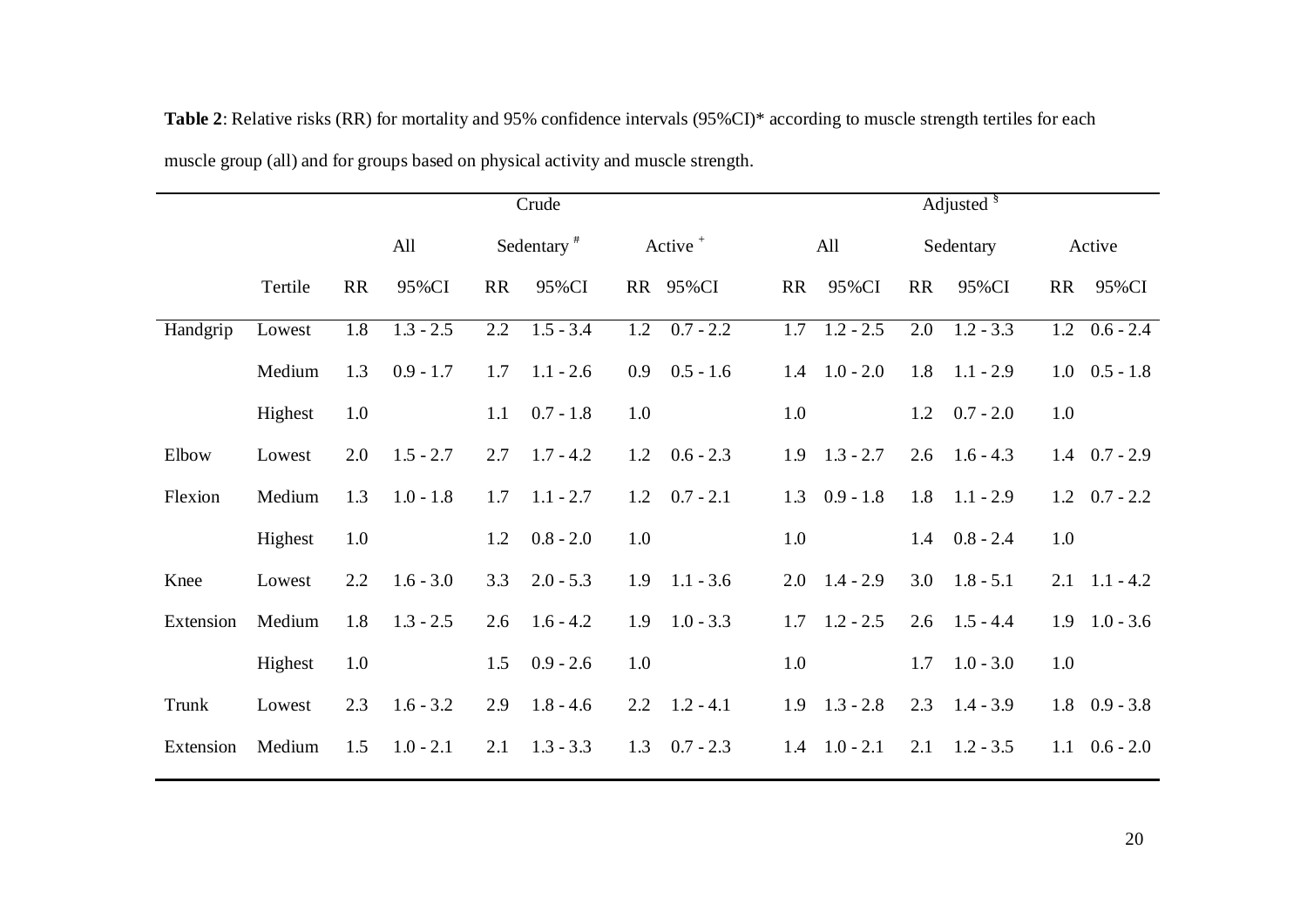|         | Highest $1.0$ |  | $1.4 \quad 0.8 - 2.4 \quad 1.0$                  |                                                                                            | 1.0 |                                 |     | $1.3 \quad 0.7 - 2.3 \quad 1.0$ |     |                       |
|---------|---------------|--|--------------------------------------------------|--------------------------------------------------------------------------------------------|-----|---------------------------------|-----|---------------------------------|-----|-----------------------|
| Trunk   |               |  |                                                  | Lowest 1.9 1.3 - 2.6 2.8 1.7 - 4.4 1.5 0.8 - 2.8 1.6 1.1 - 2.4 2.3 1.4 - 3.9 1.2 0.6 - 2.4 |     |                                 |     |                                 |     |                       |
| Flexion |               |  | Medium 1.3 0.9 - 1.8 1.8 1.1 - 3.0 1.3 0.7 - 2.4 |                                                                                            |     | 1.1 $0.8 - 1.7$ 1.6 $0.9 - 2.7$ |     |                                 |     | $1.0 \quad 0.5 - 2.0$ |
|         | Highest $1.0$ |  | $1.5 \quad 0.9 - 2.5 \quad 1.0$                  |                                                                                            | 1.0 |                                 | 1.4 |                                 | 1.0 |                       |

\* obtained from Cox proportional hazard analysis

§ adjusted for age, gender, body height and weight, number of diseases, presence of depressive symptoms, smoking and education level

# sedentary: about 3 hours of moderate physical activity a week or less

+ active: moderate physical activity at least 4 hours a week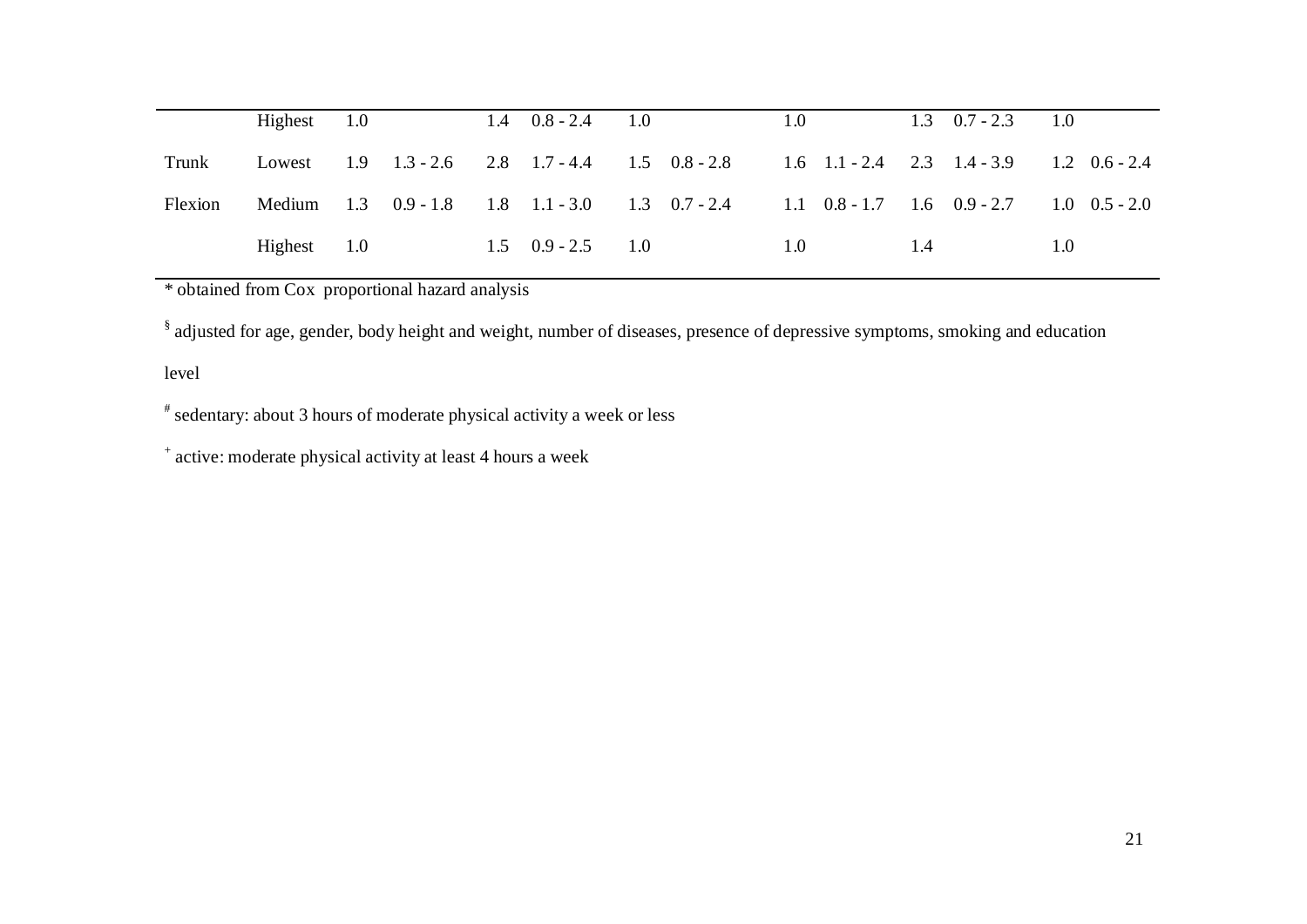**Figure 1**: Mortality rate (number of deaths / 100 person years over follow-up) in sedentary and physically active (moderate physical activity for at least 4 hours a week) men and women according to strength tertiles for each muscle group. The number of deaths relative to the group size is noted at the end of each bar.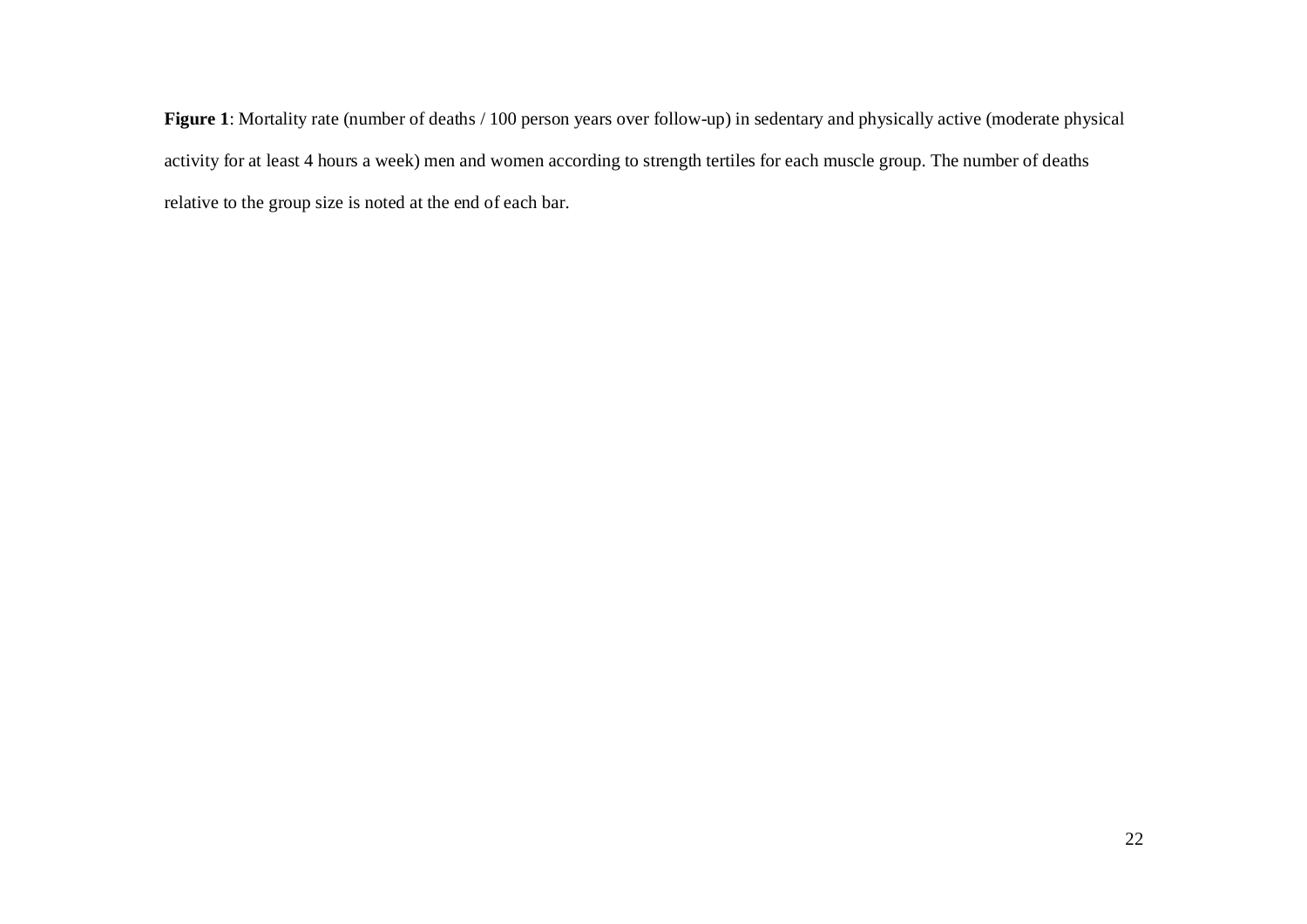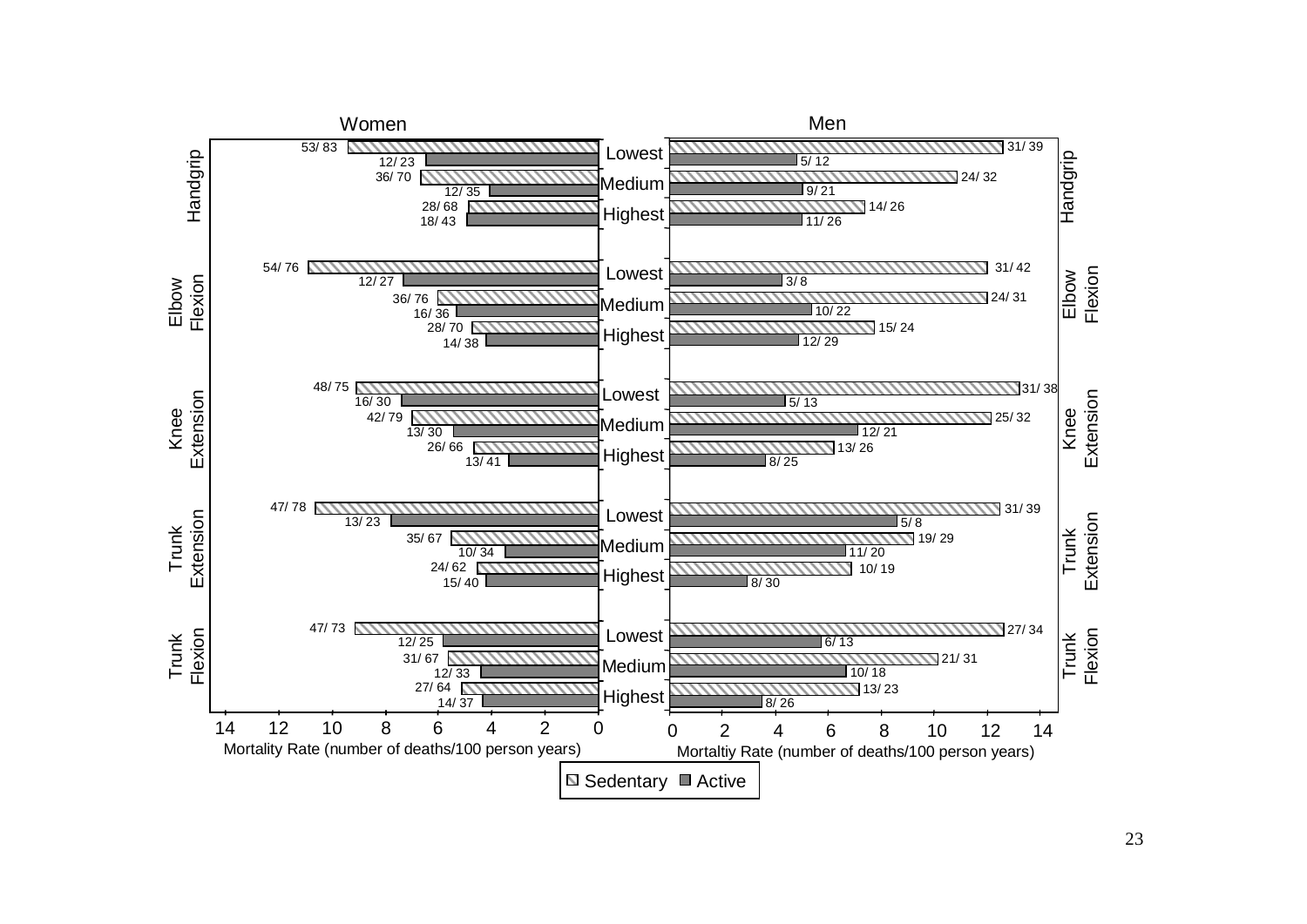**Appendix 1**. Age- and gender-specific cut-off points for strength, expressed in Newton, in each muscle group.

|                          |              | Men             | Women        |               |  |  |
|--------------------------|--------------|-----------------|--------------|---------------|--|--|
| Tertile                  | 75-year-old  | 80-years-old    | 75-year-old  | 80-years-old  |  |  |
| Handgrip (n=478)         |              |                 |              |               |  |  |
| Lowest                   | $<$ 328.0    | $<$ 316.3       | < 205.0      | < 177.3       |  |  |
| Medium                   | 328.0-404.0  | $316.3 - 371.3$ | 205.0-253.0  | 177.3 - 219.0 |  |  |
| Highest                  | $\geq 404.0$ | $\geq$ 371.3    | $\geq$ 253.0 | $\geq$ 219.0  |  |  |
| Elbow Flexion $(n=478)$  |              |                 |              |               |  |  |
| Lowest                   | < 231.0      | < 206.0         | < 144.0      | < 118.3       |  |  |
| Medium                   | 231.0-267.0  | $206.0 - 266.0$ | 144.0-178.0  | 118.3-156.7   |  |  |
| Highest                  | $\geq$ 276.0 | $\geq$ 266.0    | $\geq$ 178.0 | $\geq 156.7$  |  |  |
| Knee Extension $(n=476)$ |              |                 |              |               |  |  |
| Lowest                   | $<$ 330.3    | < 257.6         | < 209.7      | < 160.0       |  |  |
| Medium                   | 330.3-402.0  | 257.7-343.0     | 209.7-268.3  | 160.0-221.0   |  |  |
| Highest                  | $\geq 402.0$ | $\geq 343.0$    | $\geq$ 268.3 | $\geq 221.0$  |  |  |
| Trunk Extension (n=449)  |              |                 |              |               |  |  |
| Lowest                   | < 504.0      | $<$ 375.0       | < 285.0      | < 183.3       |  |  |
| Medium                   | 504.0-681.0  | 375.0-559.0     | 285.0-409.7  | 183.3 - 278.3 |  |  |
| Highest                  | $\geq 681.0$ | $\geq 559.0$    | $\geq 409.7$ | $\geq$ 278.3  |  |  |
| Trunk Flexion (n=444)    |              |                 |              |               |  |  |
| Lowest                   | < 455.0      | < 423.0         | < 265.3      | < 200.0       |  |  |
| Medium                   | 455.0-590.0  | 423.0-536.0     | 265.3-339.7  | 200.0-278.0   |  |  |